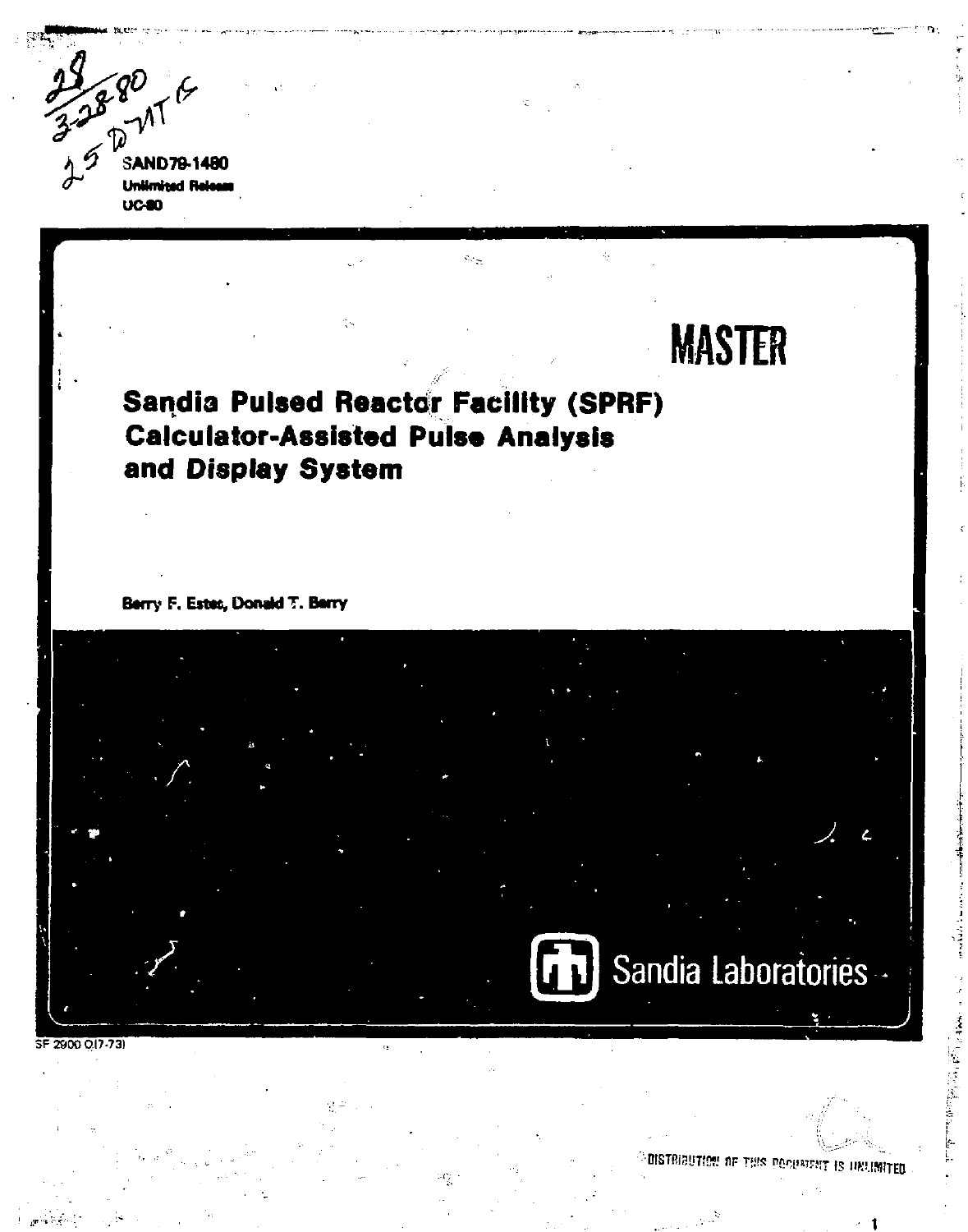# **CONTENTS**

| CHAPTER 1.        | <b>INTRODUCTION</b>                                        | 7  |
|-------------------|------------------------------------------------------------|----|
| <b>CHAPTER 2:</b> | <b>DESCRIPTION</b>                                         | 8  |
|                   | Reactor Site<br>2.1                                        | 8  |
|                   | 2.2 Sandia Pulsed Reactor II (SPR II)                      | 9  |
|                   | 2.3 Sandia Pulsed Reactor III (SPR III)                    | 14 |
|                   | 2.4 Calculator and Peripherals                             | 19 |
| CHAPTER 3.        | FUNDAMENTAL CALCULATIONS                                   | 21 |
|                   | Nordheim-Fuchs Model With Variable<br>3.1<br>Heat Capacity | 21 |
|                   | Temperature and Power Relationships<br>3.2                 | 25 |
|                   | 3.3 Data Processing Routine                                | 27 |
| CHAPTER 4.        | POTENTIAL APPLICATIONS                                     | 30 |
|                   | 4.1 Passive Mode                                           | 30 |
|                   | 4.2 Interrogative/Prohibit Mode                            | 30 |

**5** 

**Page** 

د: í.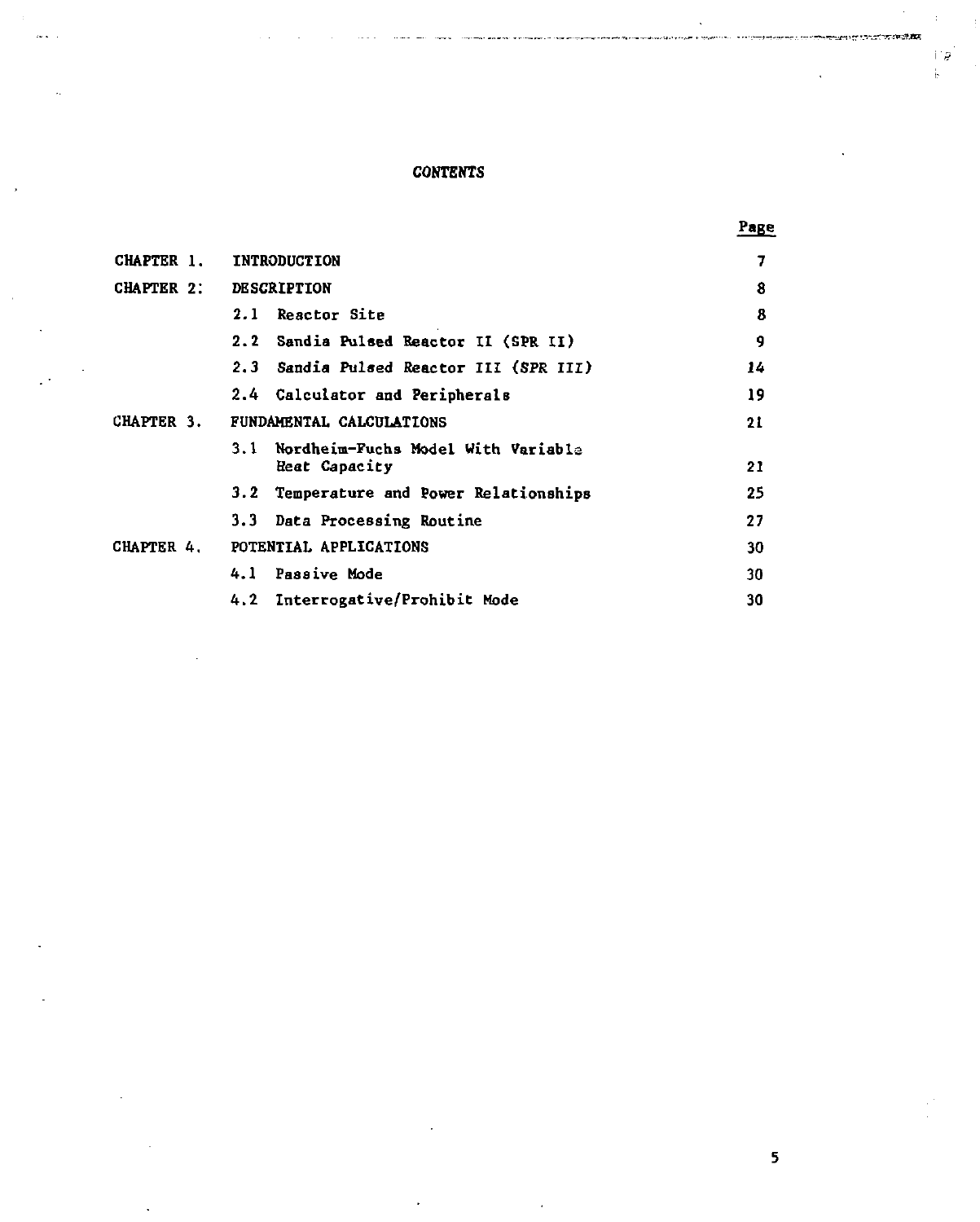#### **ILLUSTRATIONS**

| Figure      |                                                               | Page |
|-------------|---------------------------------------------------------------|------|
| $2.1 - 1$   | General Layout of the SPR Inner Exclusion<br>Area             | 8    |
| $2.2 - 1$   | SPR II Core, Side View                                        | 10   |
| $2, 2 - 2$  | SPR II Core and Support Structure                             | 11   |
| $2.2 - 3$   | SPR II Fuel Plate "B"                                         | 12   |
| $2 - 2 - 4$ | SPR II Initial Period vs Pulse Yield                          | 12   |
| $2.2 - 5$   | SPR II Normalized Differential Neutron<br>Energy Spectrum     | 13   |
| $2.2 - 6$   | SPR II Axial Fluence $\geq 3$ HeV/ <sup>c</sup> C             | 13   |
| $2.2 - 7$   | SPR II Leakage Fluence ≥3 MeV/'C                              | 14   |
| $2.3 - 1$   | SPR III Core, Side View                                       | 15   |
| $2.3 - 2$   | SPR III Core and Support Structure                            | 16   |
| $2.3 - 3$   | SPR III Initial Period vs 2ulse Yield                         | 17   |
| $2 - 3 - 4$ | SPR III Normalized Differential Neutron<br>Energy Spectrum    | 17   |
| $2.3 - 5$   | SPR III Axisl Fluence $\geq$ 3 MeV/°C                         | 18   |
| $2.3 - 6$   | SPR III Leakage Fluence $\geq$ 3 MeV/°C                       | 18   |
| $2.0 - 1$   | SPR Data Acquisition System                                   | 20   |
| $3.3 - 1$   | Peripherels Control Flow Fiagram for Pulse<br>Analys: Routine | 28   |
| $3.3 - 2$   | Tynical Plot of a SPR II Pulse                                | 29   |

## **TABLES**

**3.3-2 Typical Plot of a SPR II Pulse 29** 

# Table

| $2.2 - 1$ | SPR II Typical Values for 300°C $\Delta$ T Pulse |     |
|-----------|--------------------------------------------------|-----|
|           | 2.3-1 SPR III Typical Values for 300°C ∆T Pulse  | 15. |

 $\ddot{\mathbf{6}}$ 

 $\frac{1}{2} \frac{1}{9} \frac{1}{3} \frac{1}{3} \frac{1}{3} \frac{1}{3} \frac{1}{3} \frac{1}{3}$ 

Ń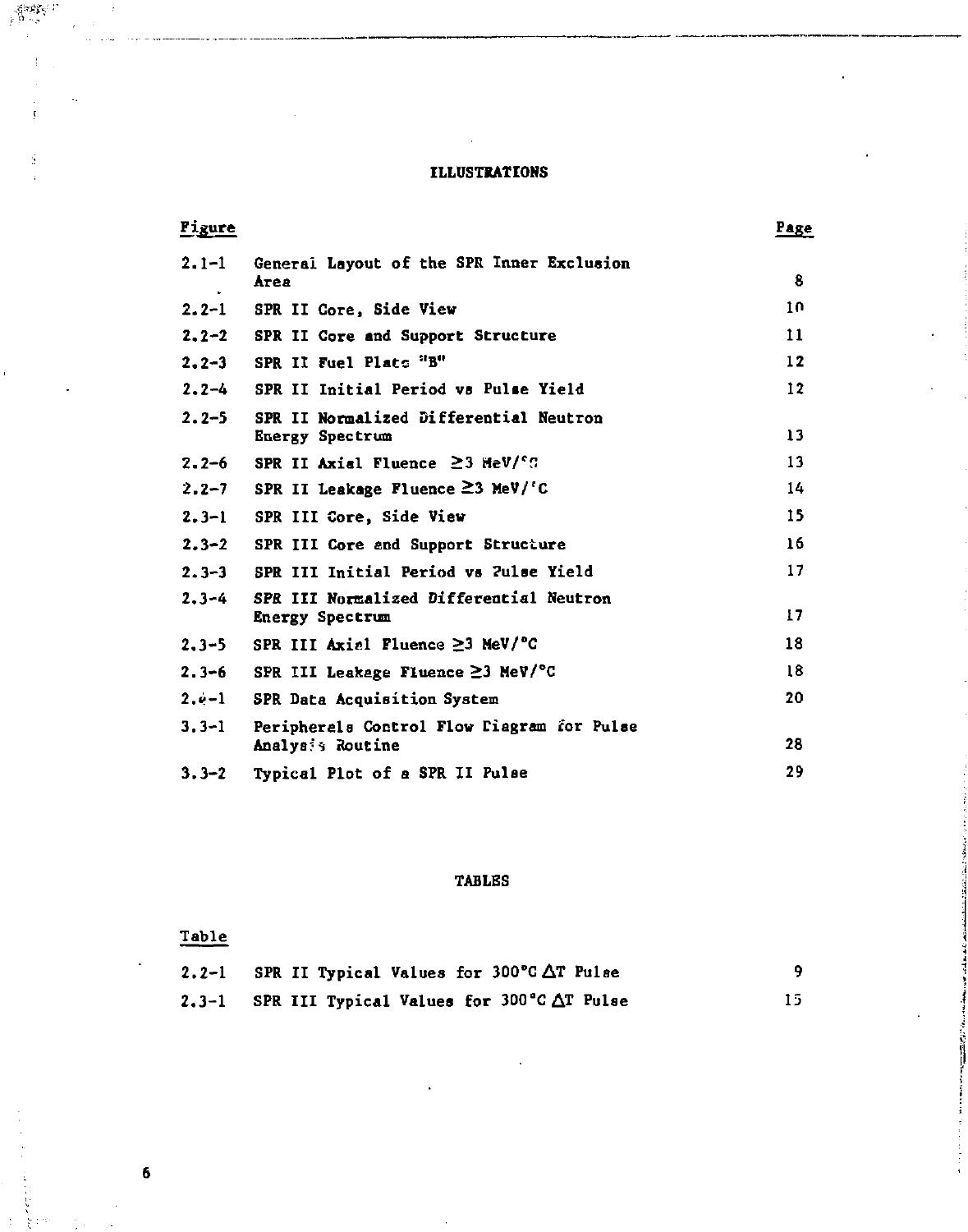#### **SANDIA PULSED REACTOR FACILITY (SPRF) CALCULATOR-ASSISTED PULSE ANALYSIS AND DISPLAY SYSTEM**

#### **CHAPTER 1. INTRODUCTION**

**The two reactors (SPR II and SPR III) at Sandis Laboratories PulBed Reactor Facility are solid-metal, fast-burat-type reactors and as such can operate at high powers for very short periods of time (short Full Width Half Maximum, FWHM). Since start-up of the reactors, oscilloscopes have been used to record (by camera) the pulse shape and log N systems used to determine period. Virtually no other pulse information is available. A decision was made to build a system that could collect the basic input data available from the reactor—fission chambers, photodiodes, and thermocouples—condition the signals, and output the various parameters such as power, energy, temperature, period, and lifetime on hard copy that would be available as a record for operations personnel and the experimenter. Because the reactors operate in short time frames (pulse operation), it is convenient to utilize the classical Nordheim-Fuchs approximation of the diffusion equation to describe reactor behavior. This report describes the work performed to develop the calculator system and analytical models for calculating the desired parameters.**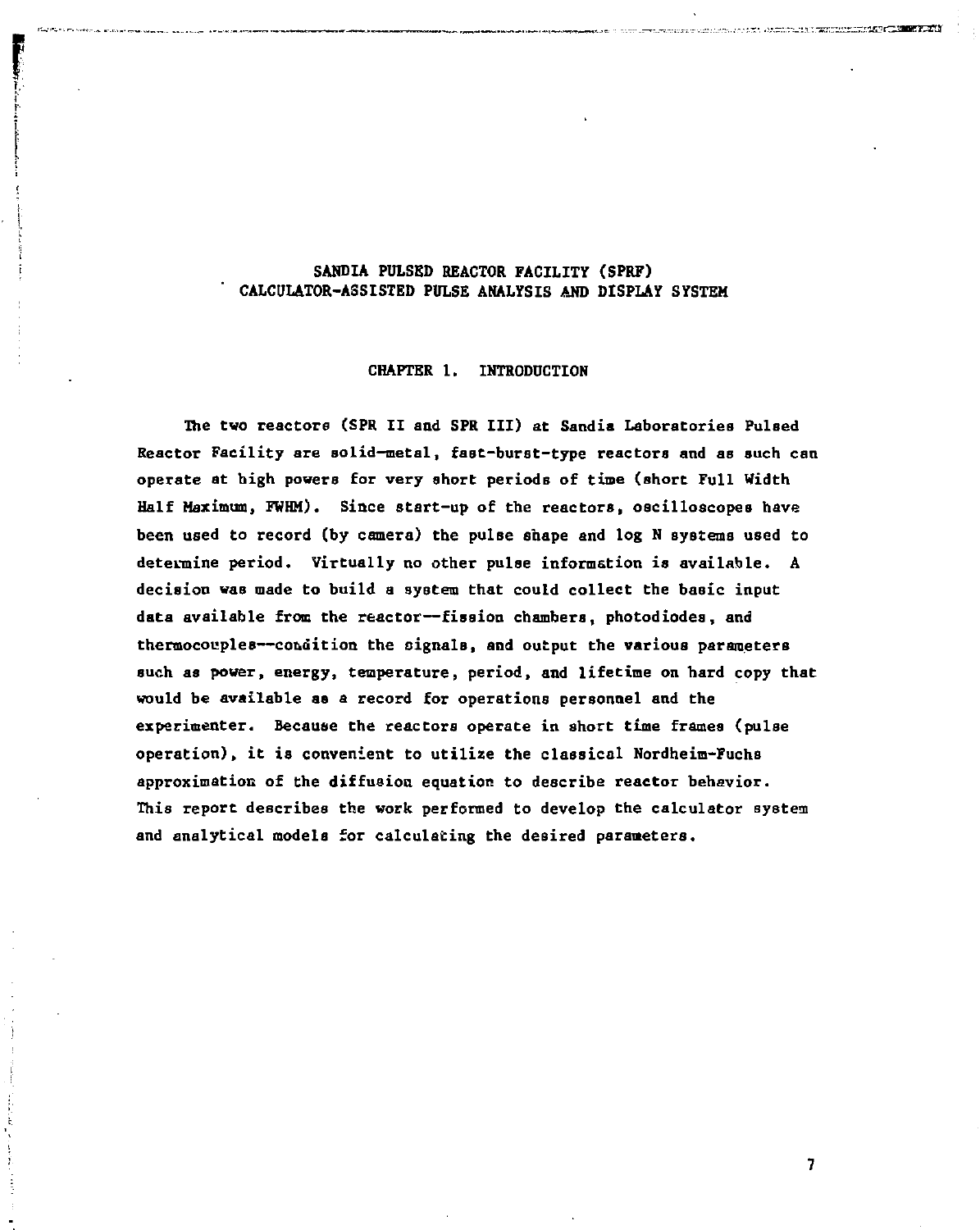#### **CHAPTER 2. DESCRIPTION**

## **2.1 Reactor Site**

**The SPR Facility consists of the reactor building (KIVA), an instrument building, an earth-covered bean, catcher building, support structures, and equipaent. The reactor control room is located about 61 m to the northeast of the reactor building, outside an exclusion area defined by a double security fence. Figure 2.1-1 shows the general layout of the facility.** 



**Figure 2.1-1. General Layout of the SFF. Inner Exclusion Area** 

R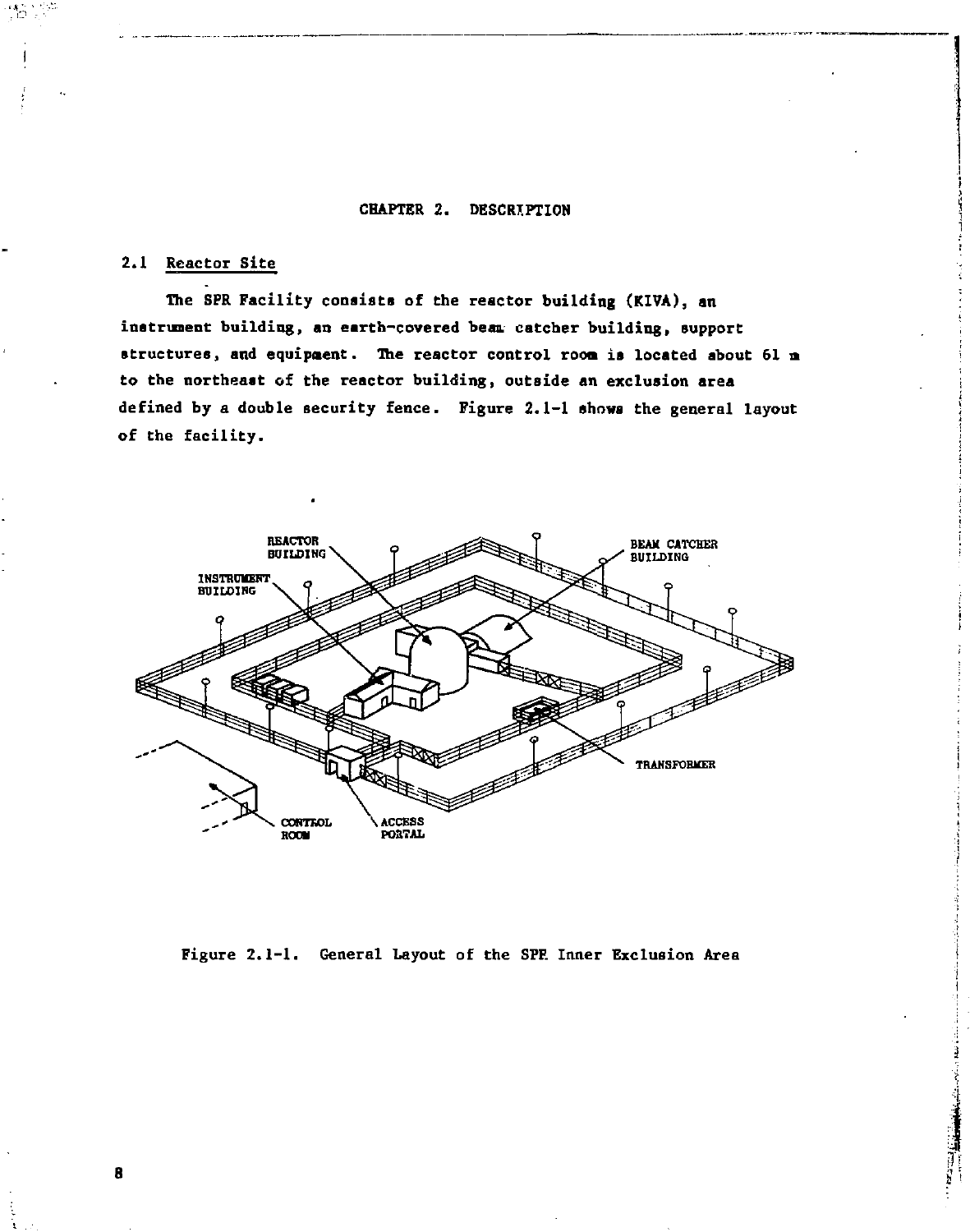## **I; 2.2 Sandia Pulsed Reactor II (SPR** *IV*

*<sup>I</sup>* **The SPR II, operational since 1967, is designed to provide a "point" i source of near-fission spectrum neutrons. It is a bare, unreflected, and ! unmoderated cylindrical assembly of 10 w/o molybdenum and 90 w/o uranium**  enriched to 93% in <sup>235</sup>U. The core is partitioned into six stacked fuel **rings divided into two groups of three rings each. The upper group is stationary, while the lower group moves over a 5.08-cm vertical range. This lower core half, the "Safety Block," provides the primary shutdown mechanism for terminating a nuclear operation. Four vertical holes in the core accommodate three control.rods and a burst rod. A central experiment cavity extends through both core halves; it is at the horizontal mid-plane**  of this chamber that the maximum design fluence of  $1.0 \times 10^{15}$  n/cm<sup>2</sup> can be **achieved over the time interval of a 450°C (AT) burst. Neutron fluence, flux, and gamma dose values for the standard yield pulse (300°C) are shown**  in Table 2.2-1.<sup>1</sup> The total fuel mass of SPR II is  $\approx 106$  kg. See Figure **2.2-1 for a side view of the SPE II core and Figure 2.2-2 for a side view of the reactor and its support structure. Note in Figure 2.2-3 the relative locations of the central experiment cavity and the four surrounding holes for control and burst rods. Graphical information regarding burst size, energy spectra, and spacial flux distribution is included in Figures 2.2-4 through 2.2-7.** 

#### **TABLE 2.2-1**

**SPR II Typical Values for 300°C AT Pulse** 

|                                  | Glory Hole<br>$\{max\}$ | 15.2 cm From Centerline<br>$(z$ shroud surface) | 30.5cm<br>From Centerline |
|----------------------------------|-------------------------|-------------------------------------------------|---------------------------|
| $\Phi(>3$ MeV) nvt               | $7.1 \times 10^{13}$    | $8.3 \times 10^{12}$                            | $1.9 \times 10^{12}$      |
| $\Phi$ (>10 keV) nvt             | $7.1 \times 10^{14}$    | 5.9 $\times$ 10 <sup>13</sup>                   | $1.4 \times 10^{13}$      |
| FWHM (us)                        | 52                      | $52 -$                                          | 52                        |
| $\Phi(>3$ MeV) nv                | $1.4 \times 10^{18}$    | $1.6 \times 10^{17}$                            | 3.6 x $10^{16}$           |
| $\Phi$ (>10 keV) nv              | $1.4 \times 10^{19}$    | $1.1 \times 10^{18}$                            | $2.7 \times 10^{17}$      |
| Gamma (rads)                     | $1.2 \times 10^5$       | $1.6 \times 10^{4}$                             | 3.6 $\times 10^3$         |
| Gamma rate<br>$(\text{rad }s/s)$ | $2.3 \times 10^{9}$     | $3.1 \times 10^8$                               | $7.2 \times 10^7$         |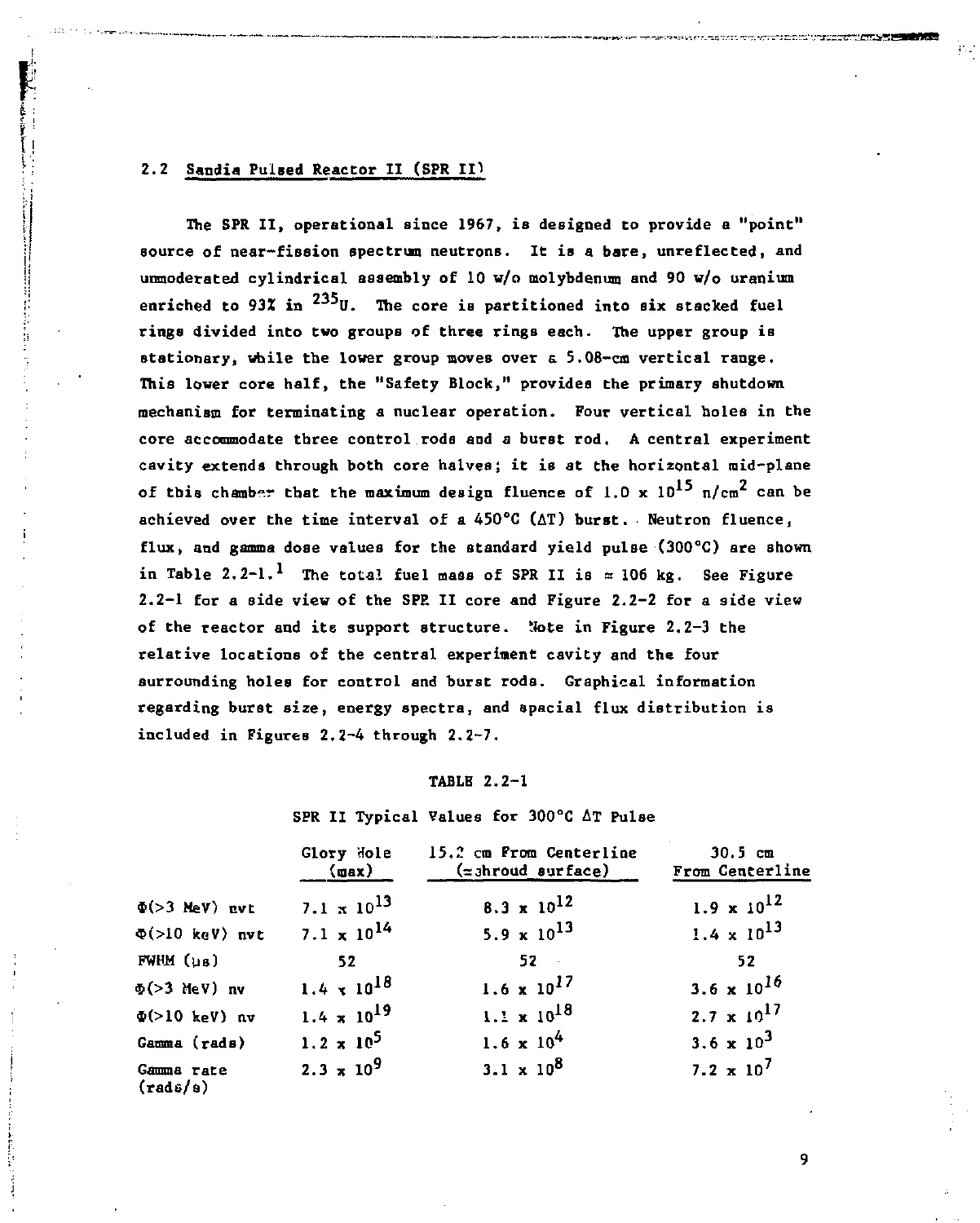

**Figure 2.2-1. SPR II Core, Side View**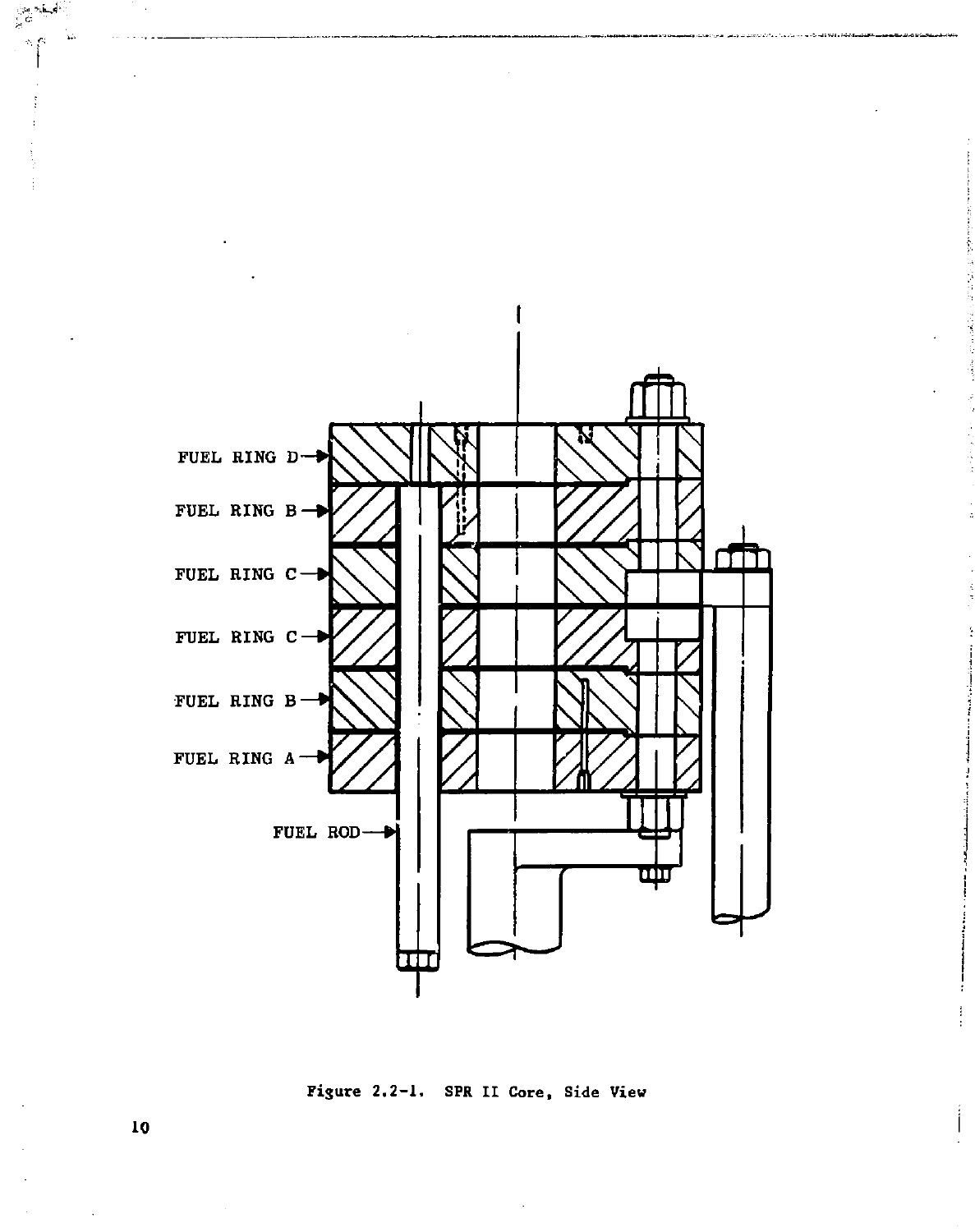

Bartha Peand, wile

Figure 2.2-2. SPR II Core and Support Structure

11

فالورفات المحمدة الموري وجوداها مراسيسيون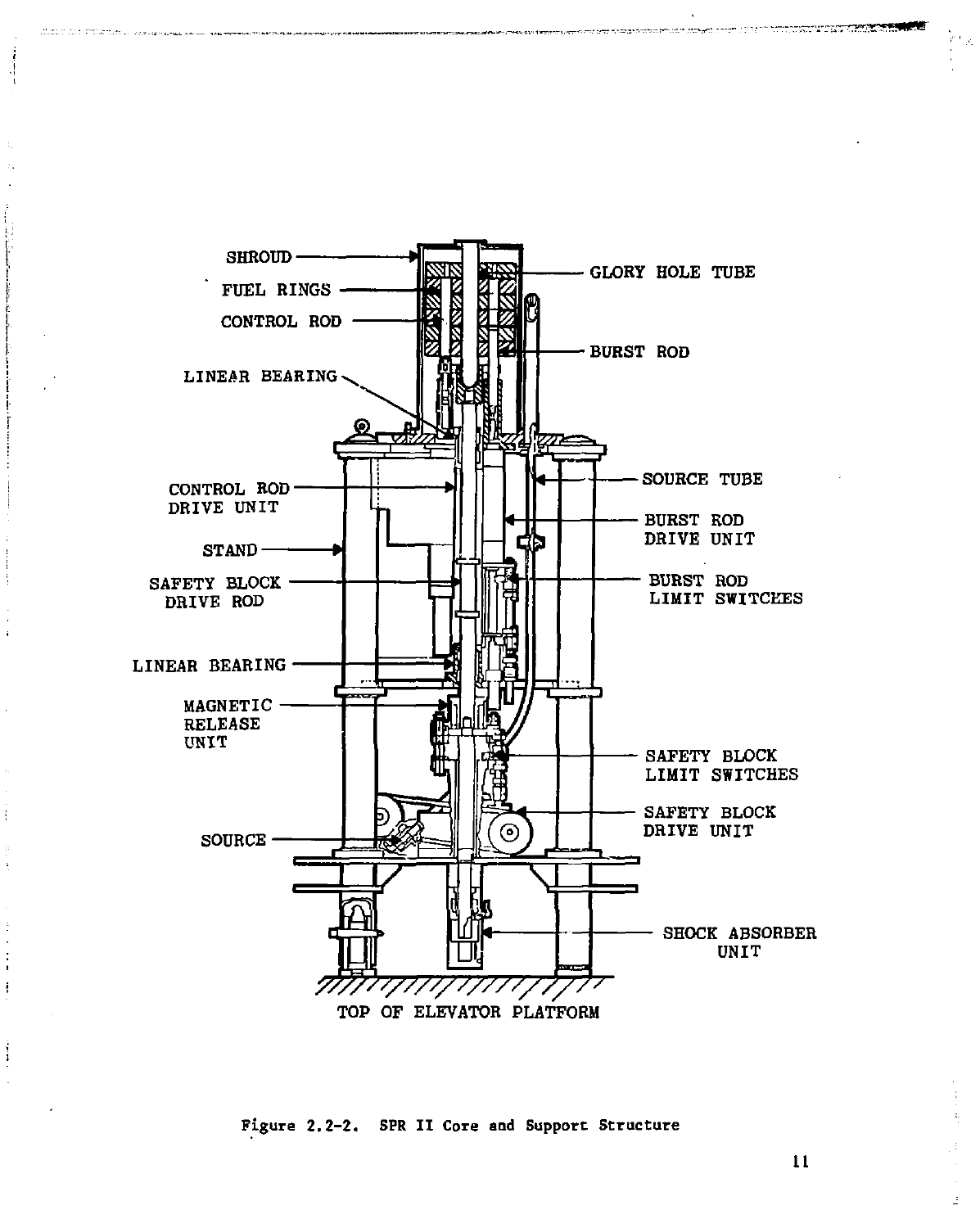

 $-32\alpha_s^2-\frac{3}{2}$ 

 $\overline{z}$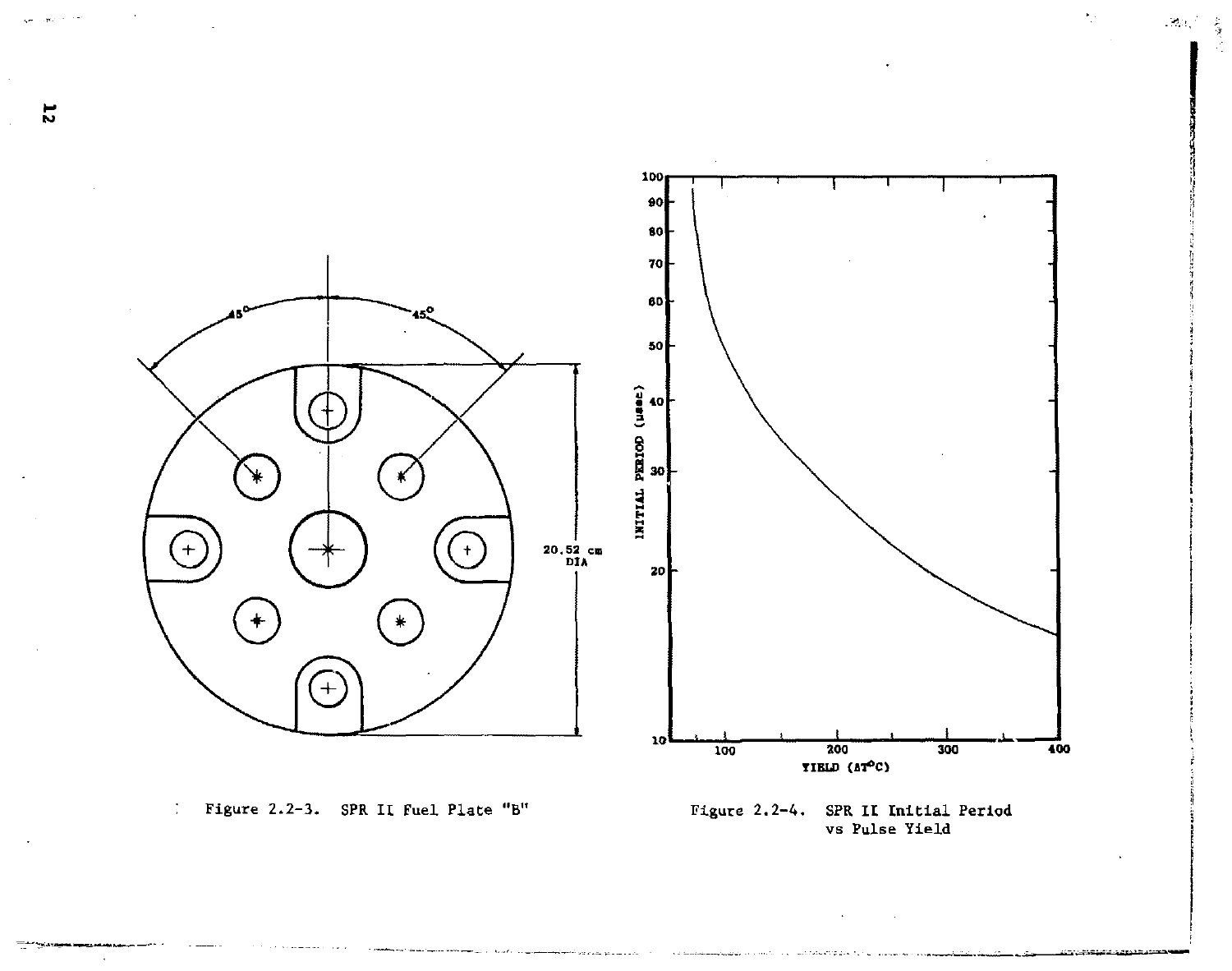

SPR II Normalized Differential Neutron Energy<br>Spectrum Figure  $2, 2-5$ .



Figure 2.2-6. SPR II Axial Fluence  $\geq$  3 MeV/°C

ł

 $\frac{1}{2}$ 

 $\overline{13}$ 

ĵ.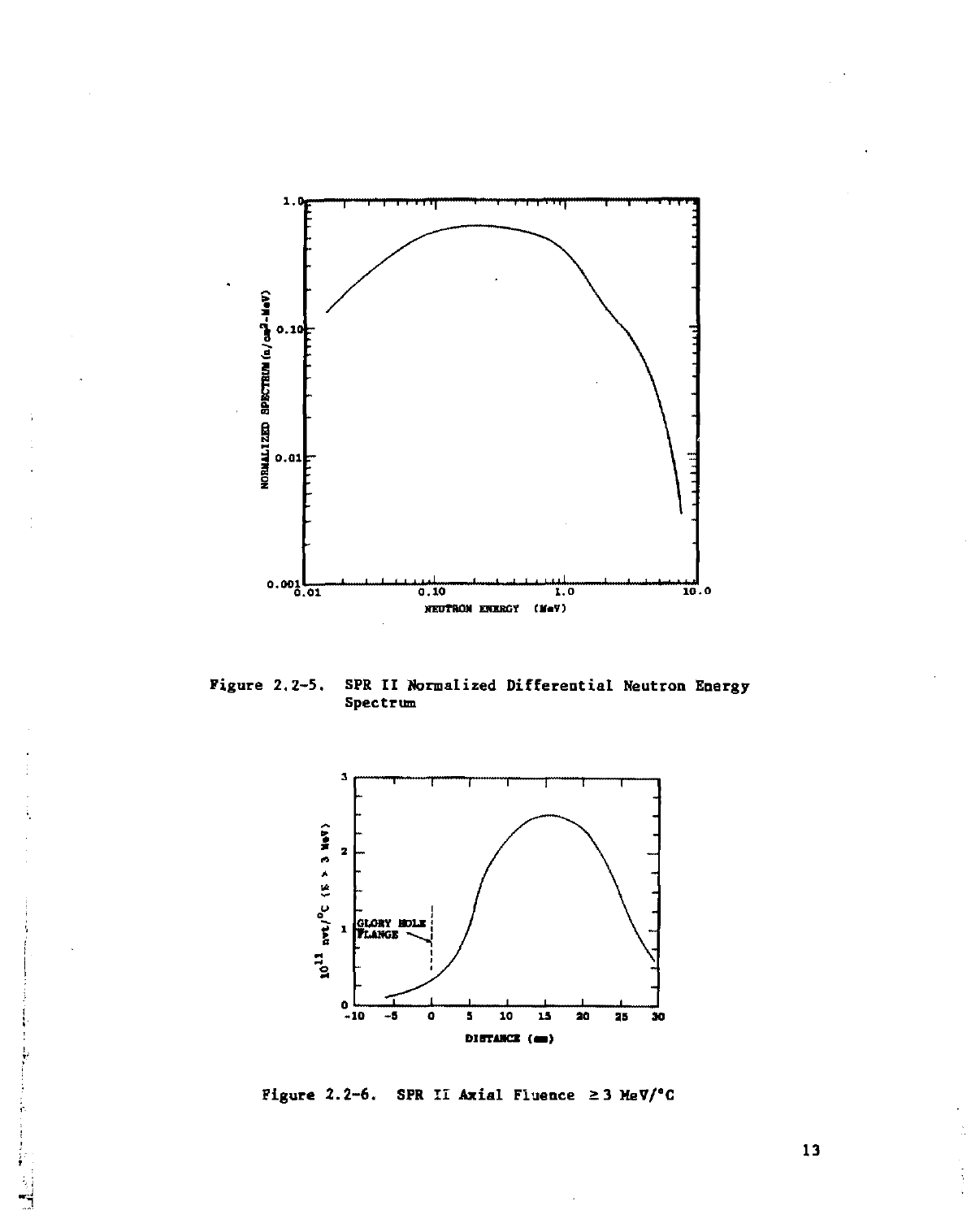

**Figure 2.2-7. SPR II Leakage Fluence >3 MeV/°C** 

#### **2.3 Sandia Pulsed Reactor III (SPR III)**

**On line since 1975, SPR III incorporates several design improvements over its predecessor. Foremost is an enlarged central experiment cavity offering 44 times the volume of the SPR II "Glory Hole." The fuel mass of SPR III is about 258 kg, the fuel material being identical to that of the SPR II. The core is also divided into two halves, but SPR III consists of a total of 18 fuel rings and the safety block ranges 8.89 cm between its full down position and the mating position. Instead of internally positioned control and burst rods, SPR III controls reactivity with four externally-mounted reflector elements: one aluminum burst element and three copper control elements. The maximum design fluence at the core**  horizont<sub>al</sub> midplane is  $6 \times 10^{14}$  nvt for a 450°C  $\triangle T$  burst operation. **Neutron fluence, flux, and gamma dose values for the standard yield pulse 300°C AT are shown in Table 2.3-1. Figure 3.2-1 shows a side view of the SPR III fuel assembly; a view of the reactor and its associated support structure is shown in Figure 2.3-2. Figure 2,3-3 shows the relative**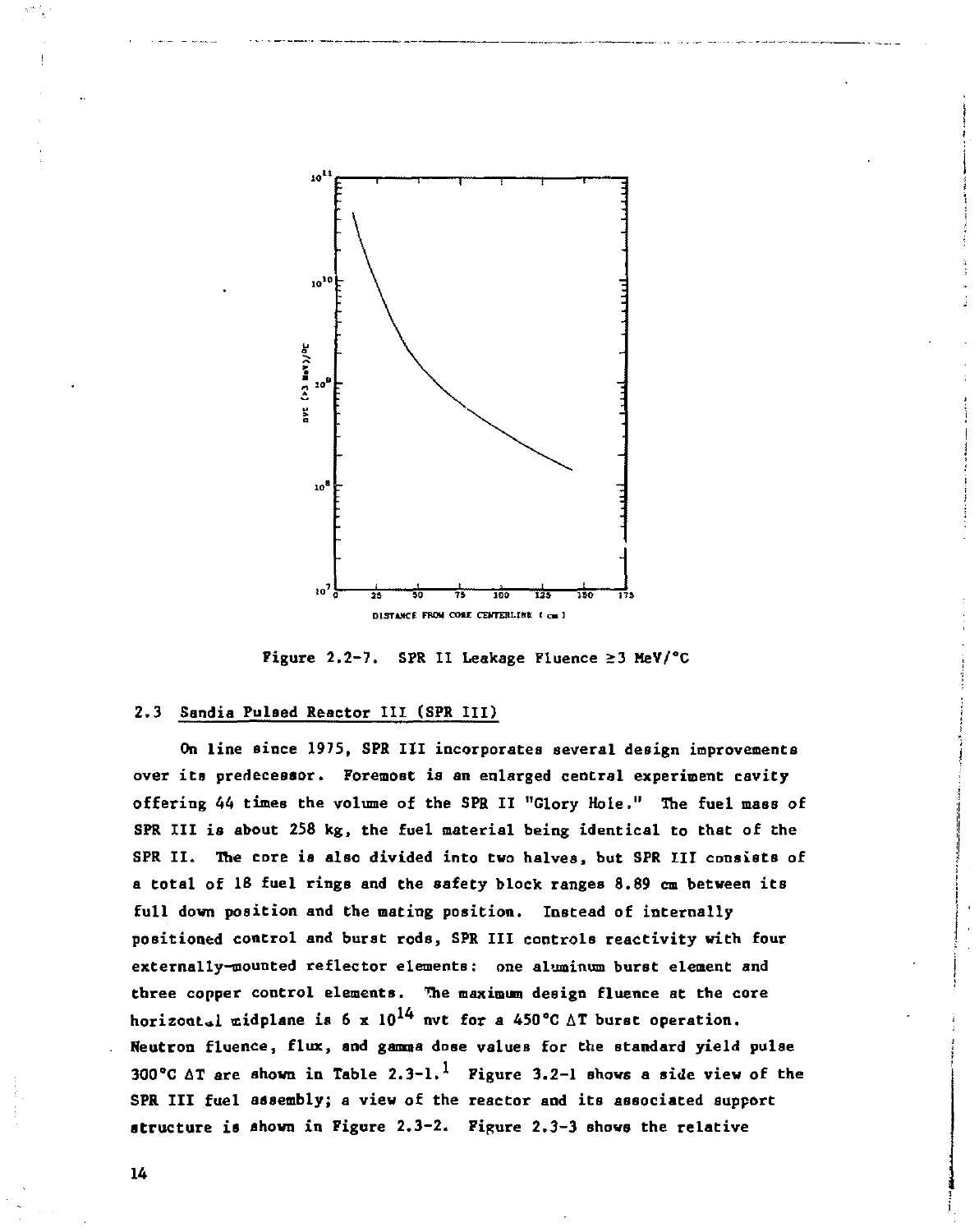**locations of the experiment cavit- and the four reactivity control**  elements. Graphical data with regard to burst size, energy spectra, and **special flux distribution is also included in Figures 2.3-4 through 2.3-6.** 

#### **TABLE 2.3-1**

# **SPR III Typical Values for 300°C AT Pulse**

|                                  | <b>Glory Hole</b><br>(max)     | 30.5 <sub>cm</sub><br>From Centerline | 63.5cm<br>From Centerline |
|----------------------------------|--------------------------------|---------------------------------------|---------------------------|
| $\Phi$ (>3 MeV) nvt              | 5.38 $\times$ 10 <sup>13</sup> | $6.80 \times 10^{12}$                 | $1.57 \times 10^{12}$     |
| $\Phi$ (>10 keV) nvt             | $4.57 \times 10^{14}$          | 4.90 $\times$ 10 <sup>13</sup>        | $1.13 \times 10^{13}$     |
| FWHM $(\mu s)$                   | 90                             | 90                                    | 90                        |
| $\Phi$ (>3 MeV) nv               | 5.98 $\times$ 10 <sup>17</sup> | 7.55 x 10 <sup>16</sup>               | $1.74 \times 10^{16}$     |
| $\Phi$ (>10 keV) nv              | 5.08 $\times$ 10 <sup>18</sup> | $5.44 \times 10^{17}$                 | $1.25 \times 10^{17}$     |
| Gamma (rads)                     | $1.31 \times 10^5$             | 1.56 $\times 10^{4}$                  | $2.04 \times 10^{3}$      |
| Gamma rate<br>$(\text{rad }s/s)$ | $1.46 \times 10^9$             | $1.73 \times 10^8$                    | $2.26 \times 10^7$        |



**Figure 2.3-1. SPR III Core, Side View**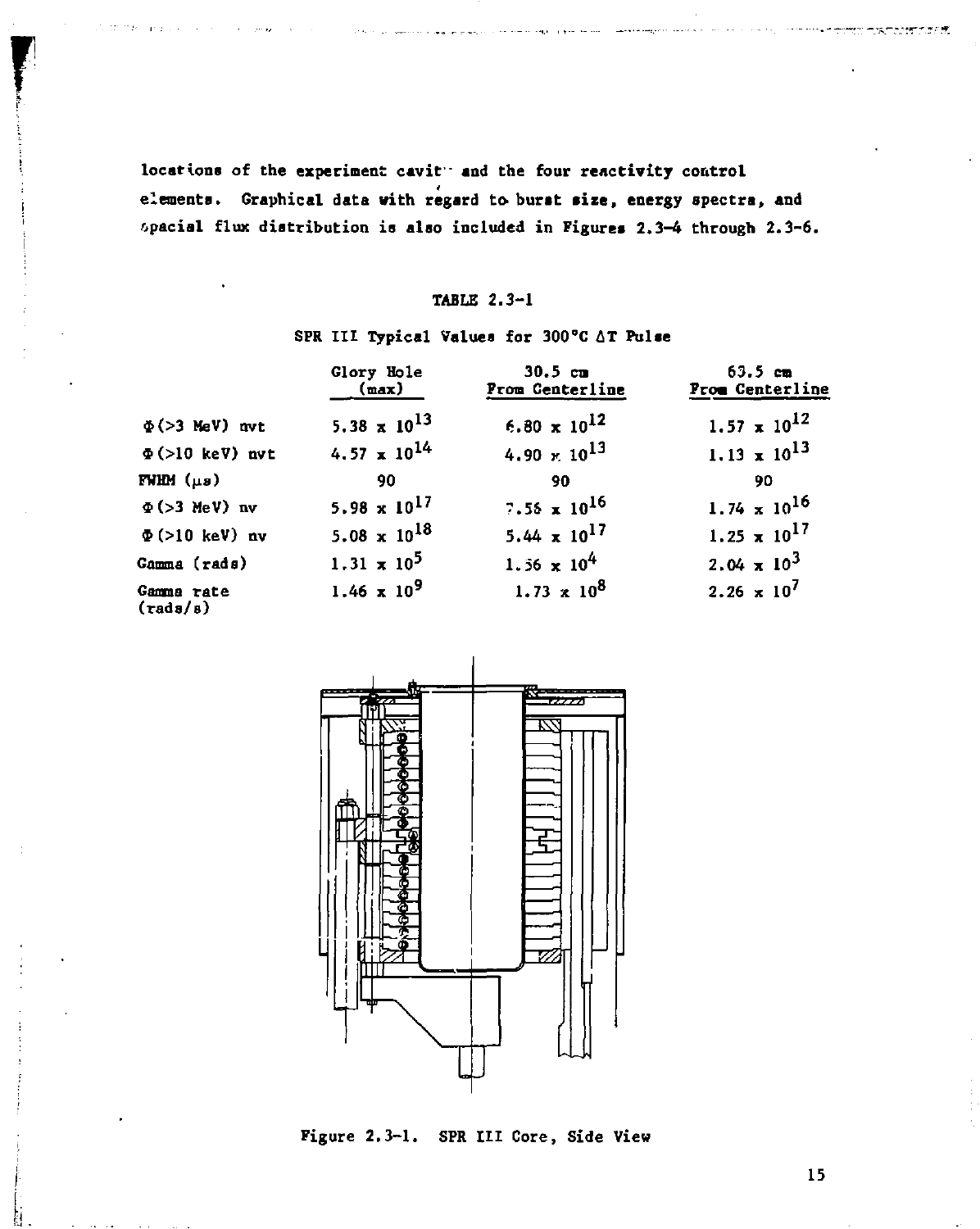

 $\Lambda$ ٠.

**Figure 2.3-2. SPR III Core and Support Structure** 

**16** 

مراقصين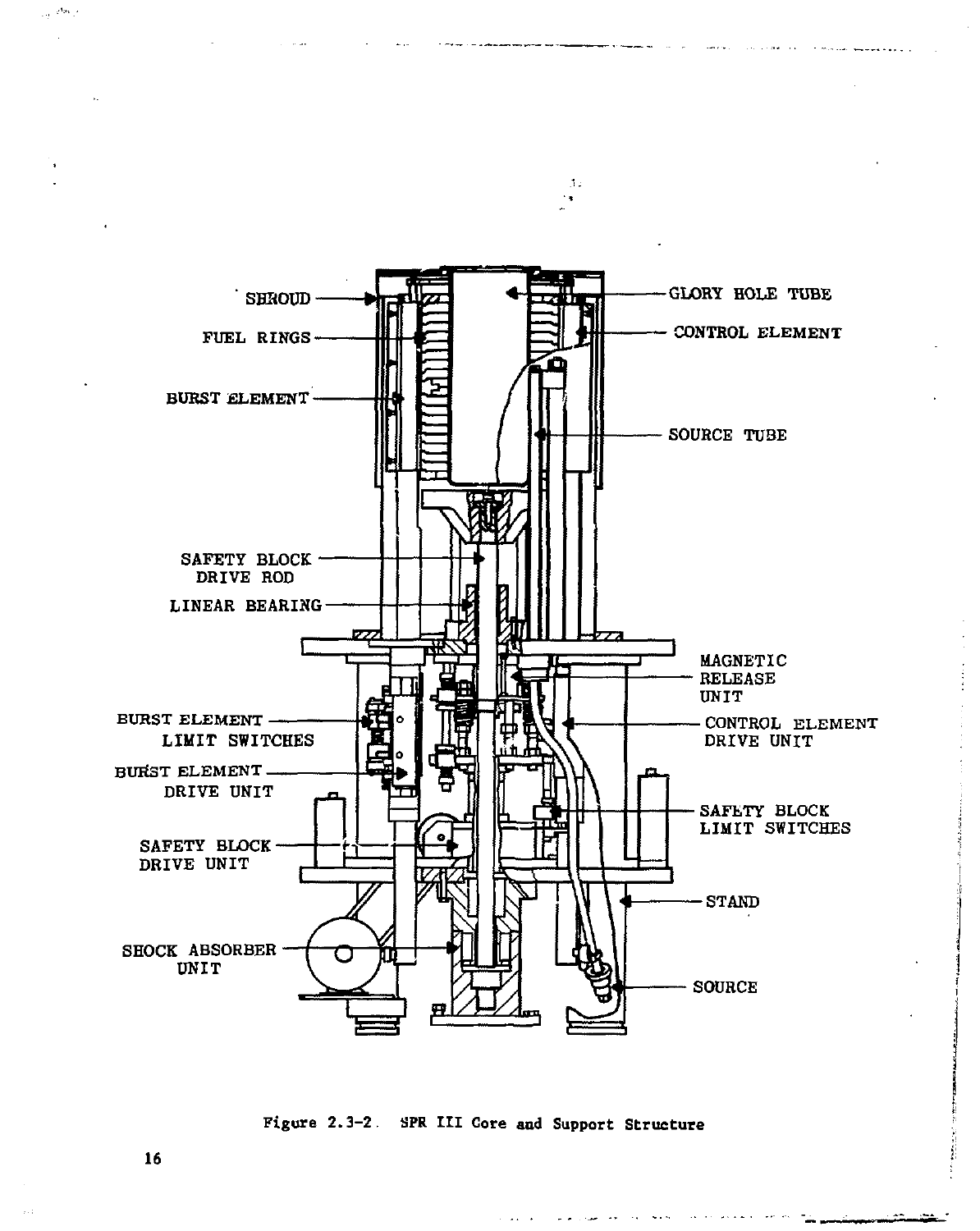

Í  $\mathbf{i}$ 

Figure  $2.3-3.$ SPR III Initial Period vs Pulse Yield



SPR III Normalized Differential Neutron<br>Energy Spectrum Figure  $2.3-4.$ 

 $17\,$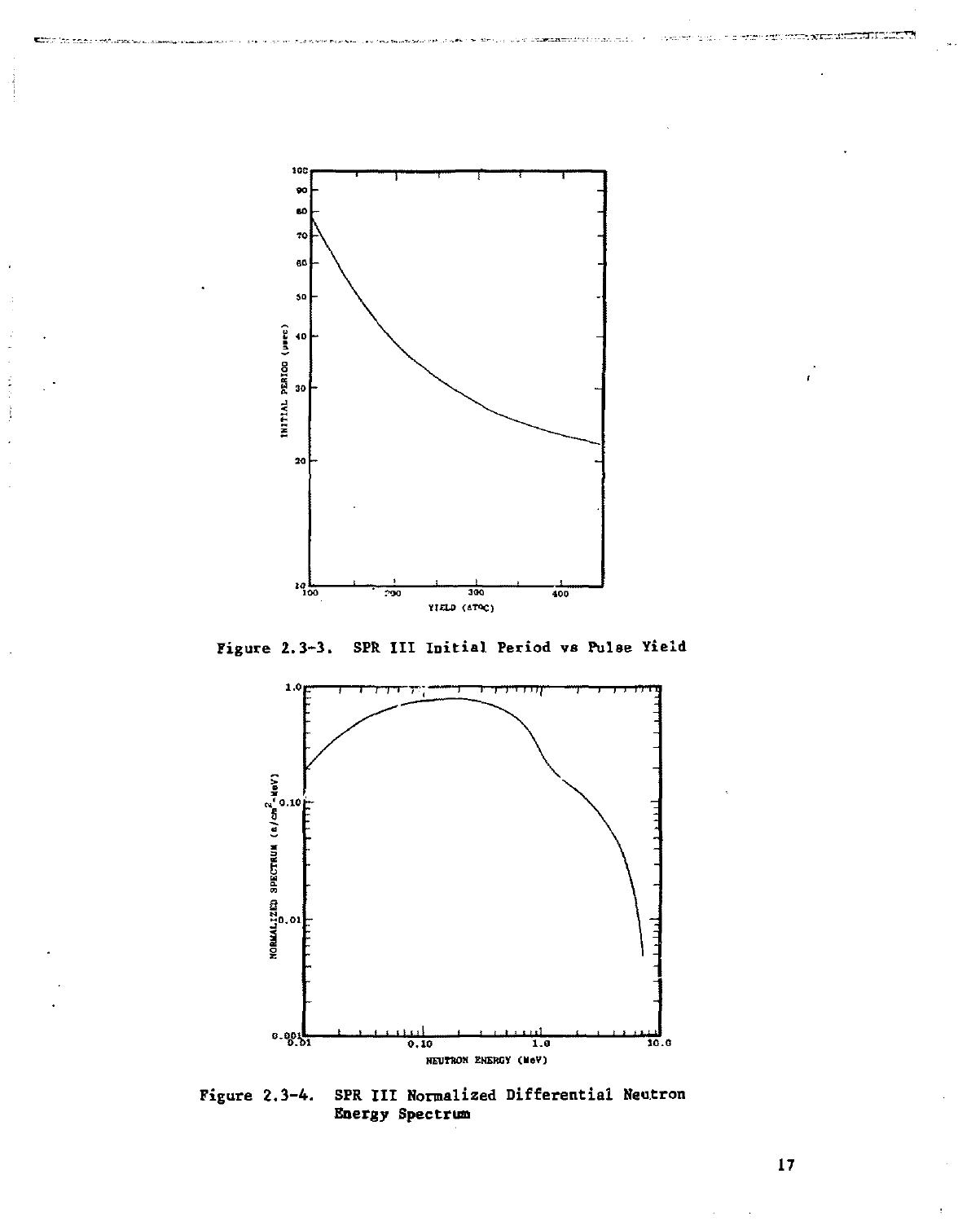





Figure 2.3-6. SPR III Leakage Fluence ≥3 MeV/°C

18

溶性にも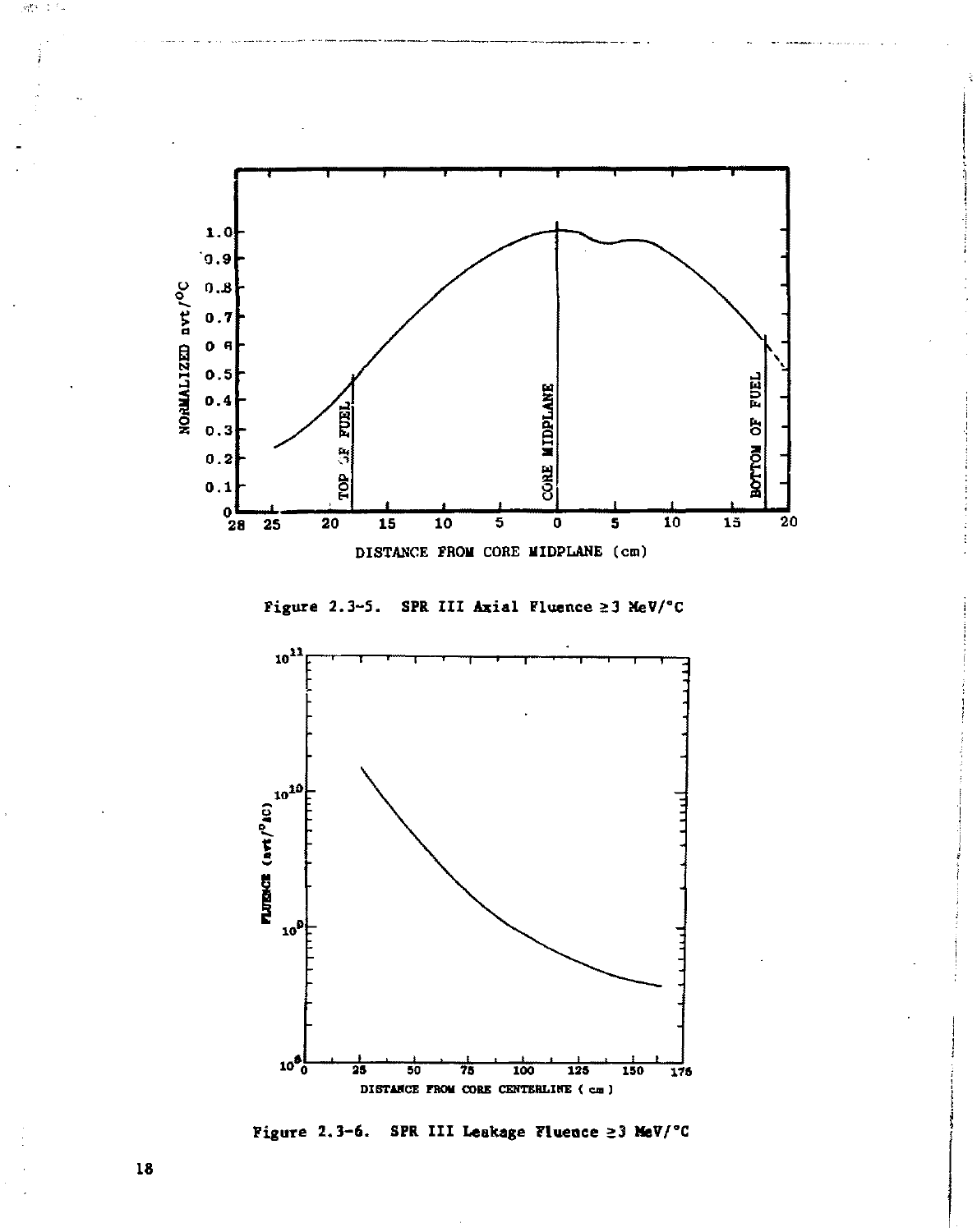#### **2.4 Calculator and Peripheral\***

**The data acquisition system collects information from a primary source (neutron detector) and analyzes the data for the purpose of calculating certain parameters. The system consists of two A-D converterst one calculator and one x-y plotter. The calculator is a Hewlett Packard Model 9825A desk-top device which offers flexibility in both software potential and controller applications. Some of the features that characterize the unit are its high speed direct memory access of 400 K 16-bit words per second, a two-track, bidirectional memory tape, and a wide**  calculation range  $(+10^{511}$  to  $+10^{-511})$ . Plug-in style Read Only Memories **(ROMs) extend the software capabilities of the basic calculator. Those used in the SPR system include a plotter ROM, both a general and an extended input/output ROM to provide complete peripheral interface control, a string variable ROM to permit operations with letters and words, an advanced programming ROM, and a matrix ROM. A 16-character thermal strip printer offers a hard-copy output, while a 32-character LED display lends itself to rapid program line editing.** 

**High-resolution graphical output is obtained by using a Hewlett Packard Model 9872A microprocessor-based plotter. With pen movements as small as 0.025 mm and a choice of a number of pen speeds, the quality of the graphics product is quite good. The maximum plotting area available is 40 x 28 cm.** 

**Taking a voltage signal from standard photodiode or fission chamber detectors are two waveform recorders (Model 805, Biomation Corporation). The recorders act as digitized pulse data storage devices, holding information for later nondestructive access by either the calculator or an on-line CRT display (the recorders are equipped with an internal D/'A converter). A complete sweep of the recorder acquires 2048 data points at a rate determined by an internal crystal oscillator. A sample interval selector switch provides 18 discrete time choices between 0.2 /is and 0.1 s. Similarly, nine levels of signal sensitivity are available, ranging from 100 mV to 50 V with J bits (1 part in 256) resolution of all sample rates. Because the recorder continues to sample when the trigger**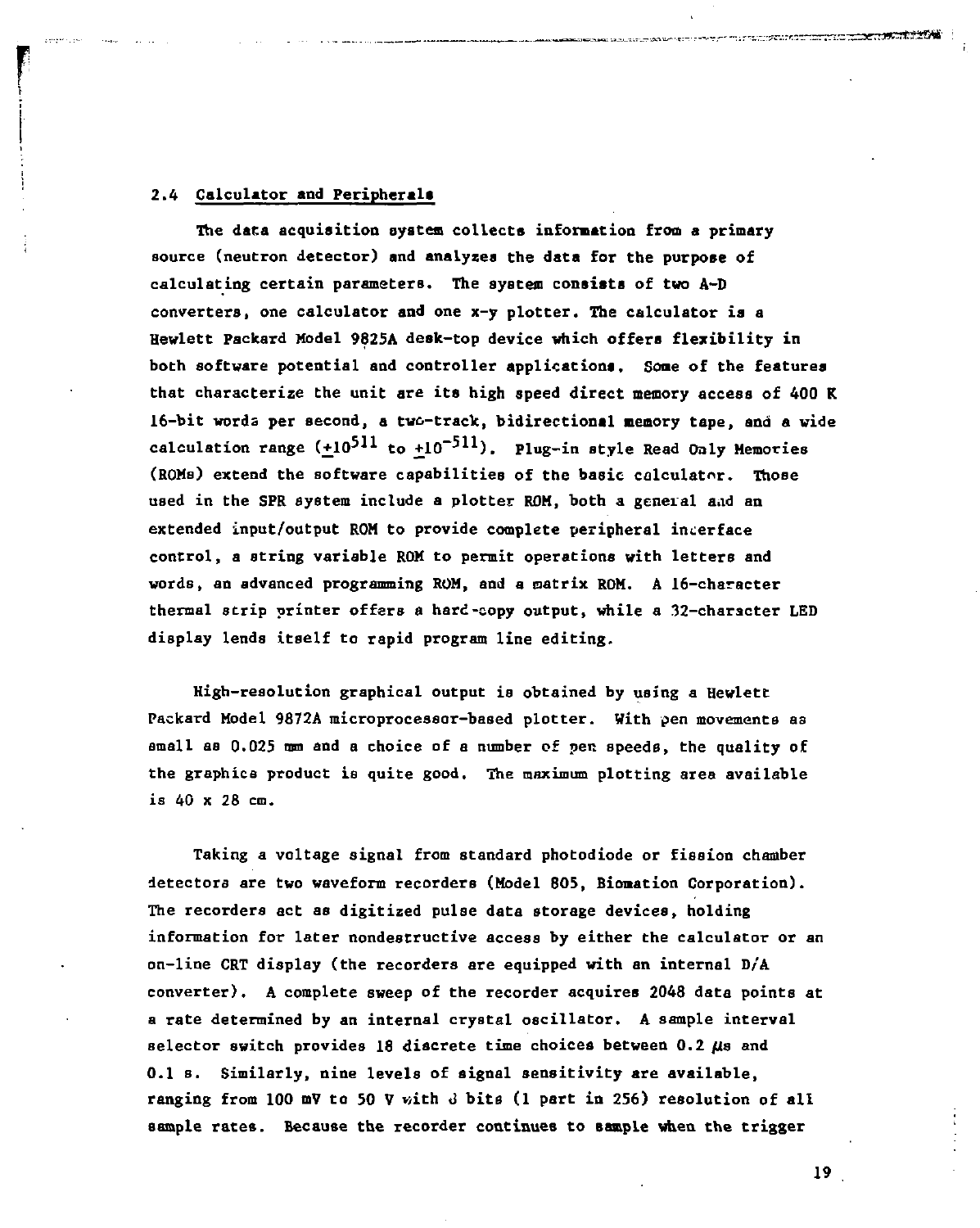signal is absent, the trigger itself can be established as an intermediate location of the recorded waveform, thereby allowing an entire pulse to be captured. That is, data prior to the trigger can also be saved by adjusting the fraction of the 2048 samples taken between the trigger and the end of recording.

A diagram of the SPR data acquisition system is provided in Figure  $2.4 - 1.$ 



Figure 2.4-1. SPR Data Acquisition System

j

नाई आहेत À,

美景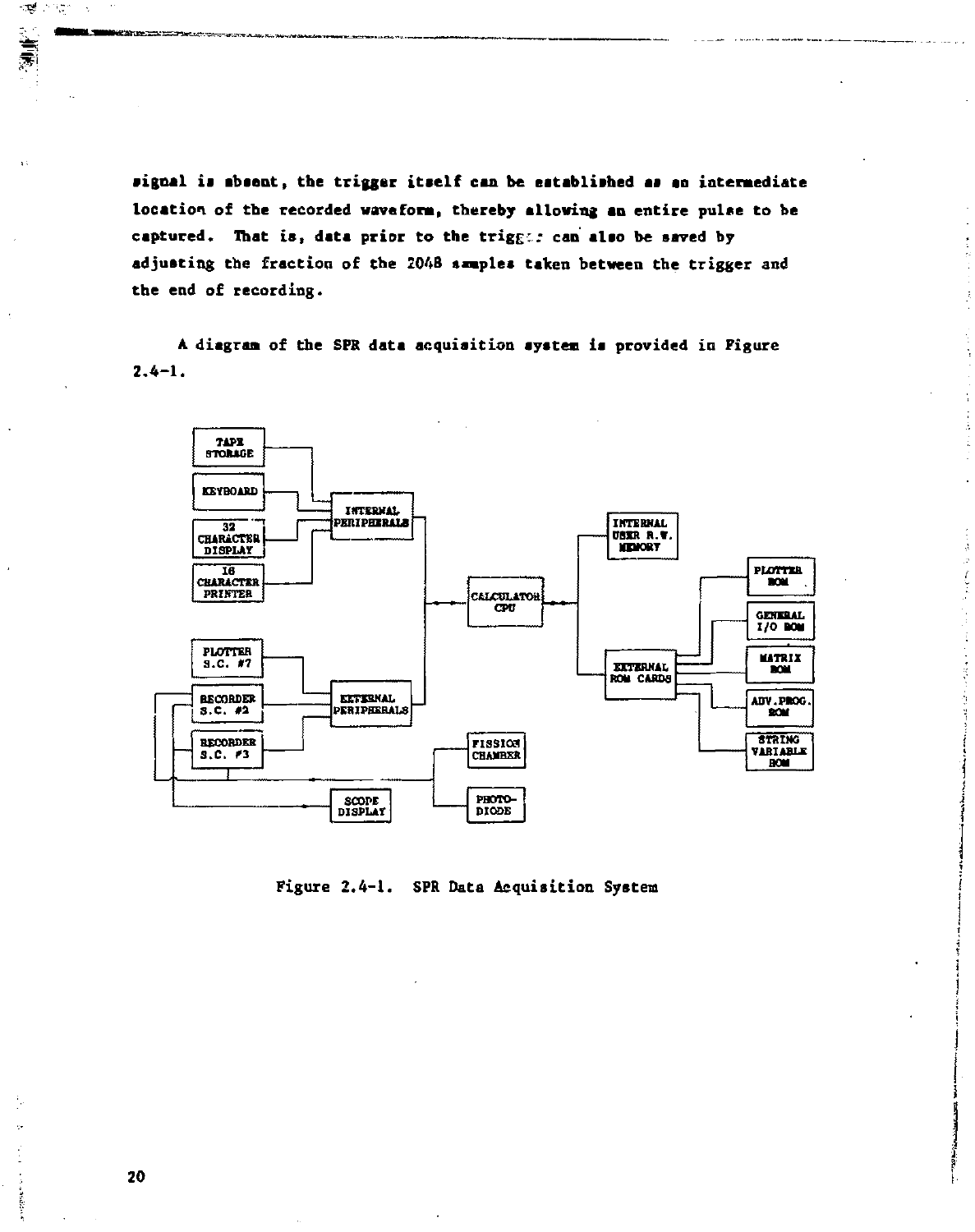#### CHAPTER 3. FUNDAMENTAL C. CULATIONS

#### **3.1 Nordheia-Fuchs Model With Variable Heat Capacity**

The kinetic behavior of a reactor core is strongly influenced by the **delayed neutrons. The tine-dependent behavior of a reactor, considering the one energy group model, can be described by the general form of the 2 diffusion equation** 

$$
D\nabla^2 \phi - \Sigma_{\mathbf{a}} \phi + S = \frac{d\mathbf{n}}{d\mathbf{t}} \tag{1}
$$

where  $\phi = nv$ .

**The source term can be defined as:** 

**S « (prompt neutrons) + (six groups of delayed neutrons) (2)** 

$$
= \kappa_{\infty} \ \Sigma_{a} \ \phi (1 - \beta) + \sum_{i=1}^{6} \lambda_{i} c_{i} \tag{3}
$$

**Substitution of Eq 3 into Eq 1 yields the following time-dependent equation of neutron behavior:** 

$$
D\nabla^2 \phi - \Sigma_a \dot{\phi} + \kappa_\infty \Sigma_a (1 - \beta) + \sum_{i=1}^6 \lambda_i c_i - \frac{dn}{dt}
$$
 (4)

**wh3x:e** 

- **\$ monoenergetic neutron flux**
- **D diffusion coefficient**
- $\Sigma$ <sub>a</sub> = macroscopic absorption cross section
- *k'v* **infinite multiplication factor**
- $\beta$  = delayed neutron fraction
- **X radioactive decay constant**
- **C£ concentration of delayed neutron precursors**
- **n » nestron density**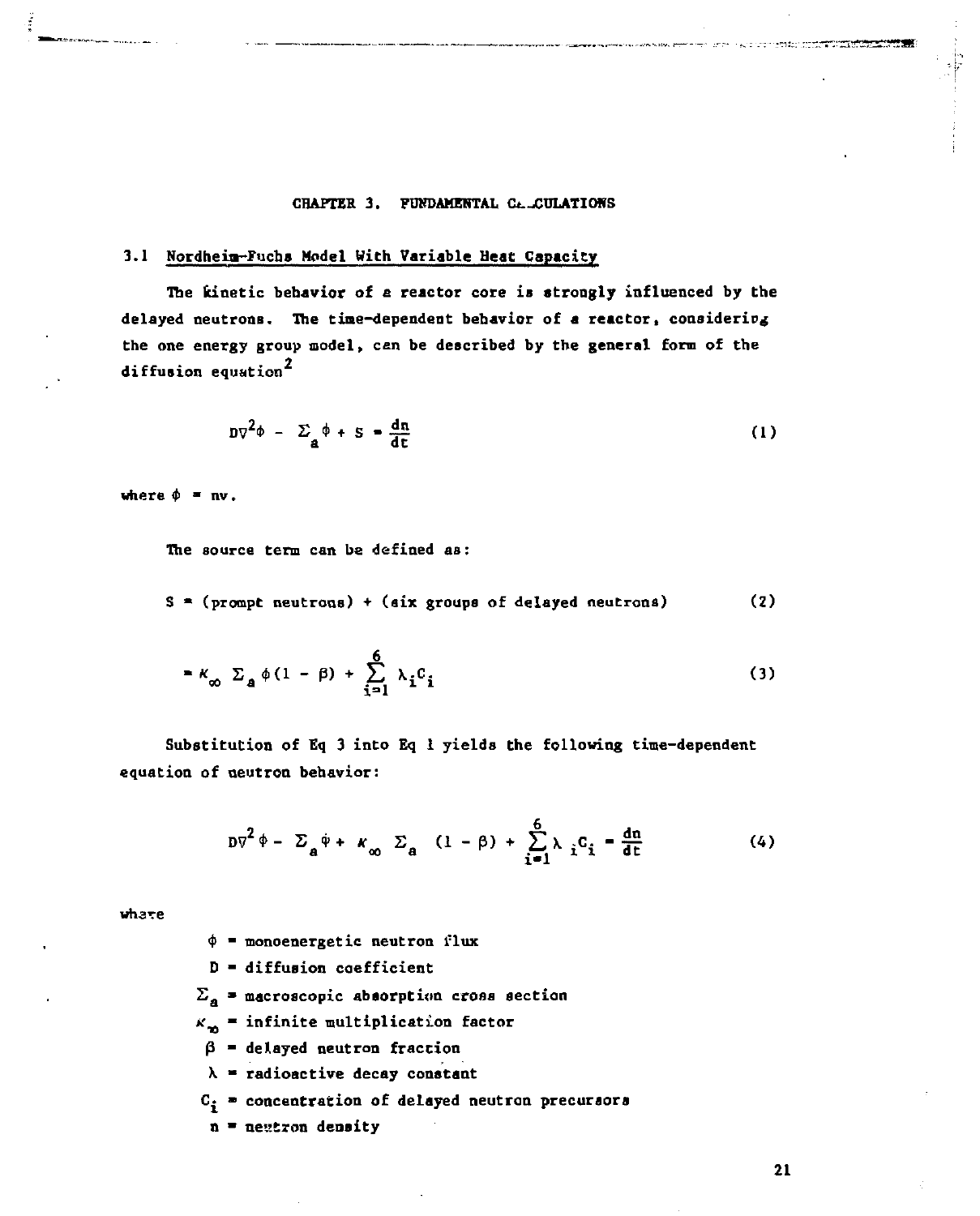**Uting the following relationships for Che prompt neutron generation**  time,  $2 *$ , and reactivity,  $\rho$ , Eq 4 can be simplified as follows:

$$
f^* = \frac{1}{\kappa_{\text{ov}} \Sigma_{\text{a}}} \tag{5}
$$

$$
\rho = \frac{\kappa_{\text{eff}} - 1}{\kappa_{\text{eff}}}
$$
 (6)

there

X9

**v » average neutron velocity** 

$$
\kappa_{\text{eff}} = \frac{\kappa_{\infty}}{1 + \mathbf{B}^2 \mathbf{L}^2} \tag{7}
$$

Substituting \* and for the equivalent terms and by letting  $\sigma^2$  =  $-B^2\phi$ and  $D/\Sigma$ a =  $L^2$  reduces Eq 4 to

$$
\frac{dn}{dt} = \frac{\rho - \beta}{f^*} n + \sum_{i=1}^{6} \lambda_i c_i
$$
 (8)

**The companion equation for the time-dependent neutron precursors ia given by** 

$$
\frac{dC_i}{dt} = \beta_i \kappa_o \sum_a \phi = \lambda_i C_i = \frac{\beta i}{\ell^*} n - \lambda_i C_i \tag{9}
$$

**The foregoing coupled differential equations apply to the general reactor condition, wherein the duration of the operation is long compared to the generation time of all neutrons (i.e., both prompt and delayed neutrons). Considering those operations that take place in a very short time as compared to the delayed neutron generation time, the above equations (Eqs 8 and 9) may be modified by considering that all neutron aources, except the production of prompt neutrona, can be neglected.**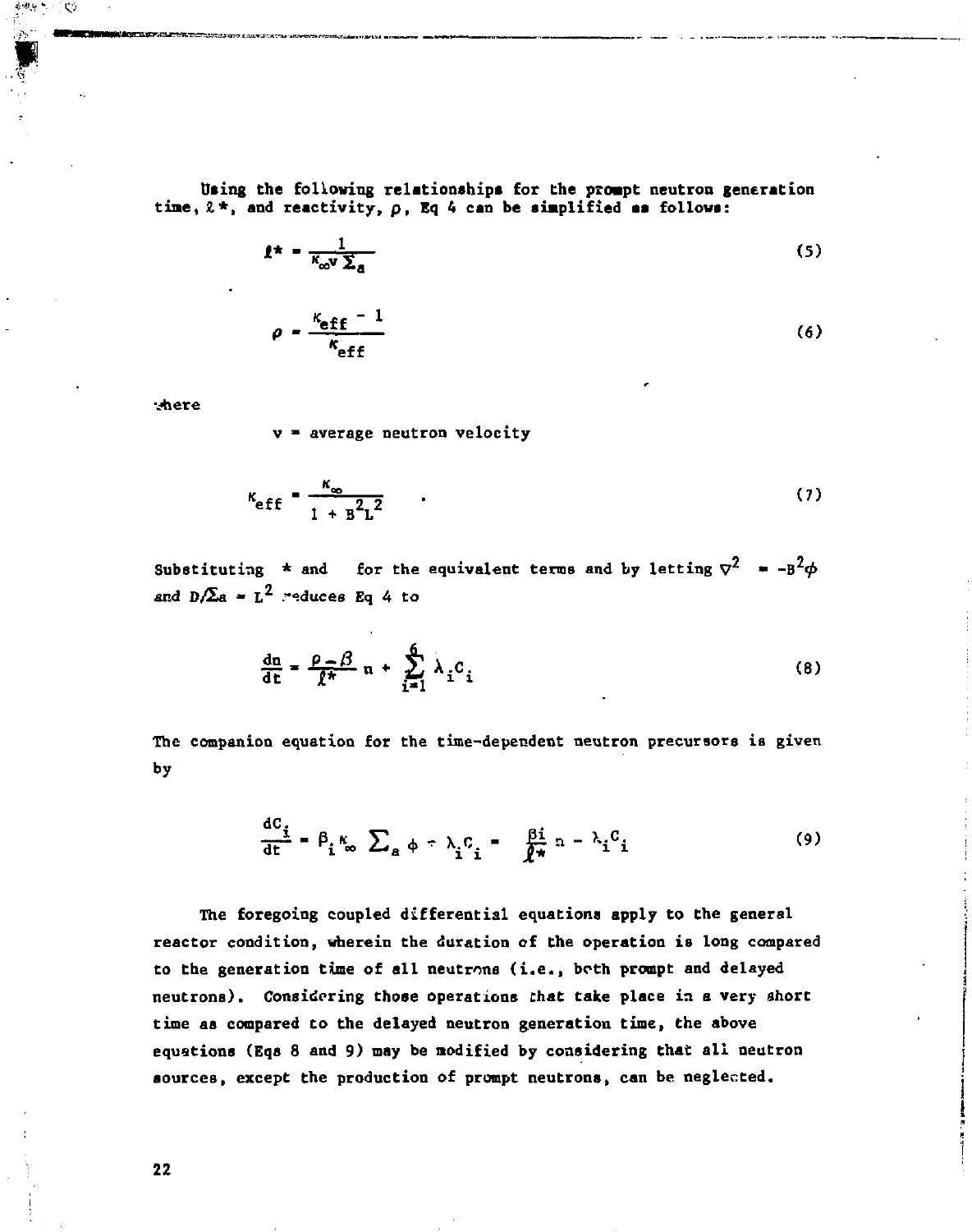**The resultant equation describing neutron behavior it given by** 

$$
\frac{d\mathbf{n}}{dt} \stackrel{\rho}{=} \frac{\rho - \beta}{\ell^*} \mathbf{n} \tag{10}
$$

which is generally referred to as the Nordh<sub>cim</sub>-Fuchs model. The **reactivity input for this condition is given by** 

$$
\rho = \rho_0 - \alpha T \tag{11}
$$

**where** 

**p 0 - initia l input reactivity** 

 $\alpha$  **\*** negative of the temperature coefficient of reactivity.

**T • core averaged full temperature** 

**Further, if it is assumed that the heating of the core is rapid enough to ignore heat losses, the adiabatic model for temperature can be given as** 

$$
\frac{d\mathbf{T}}{dt} = \frac{\mathbf{n}}{C} \tag{12}
$$

**where** 

**T \* temperature ris e C • specific heat capacity.** 

**If the heat capacity is assumed to be a linear function of temperature, the following expression can be used to describe the heat capacity;** 

$$
C = C_0 + \gamma T \tag{13}
$$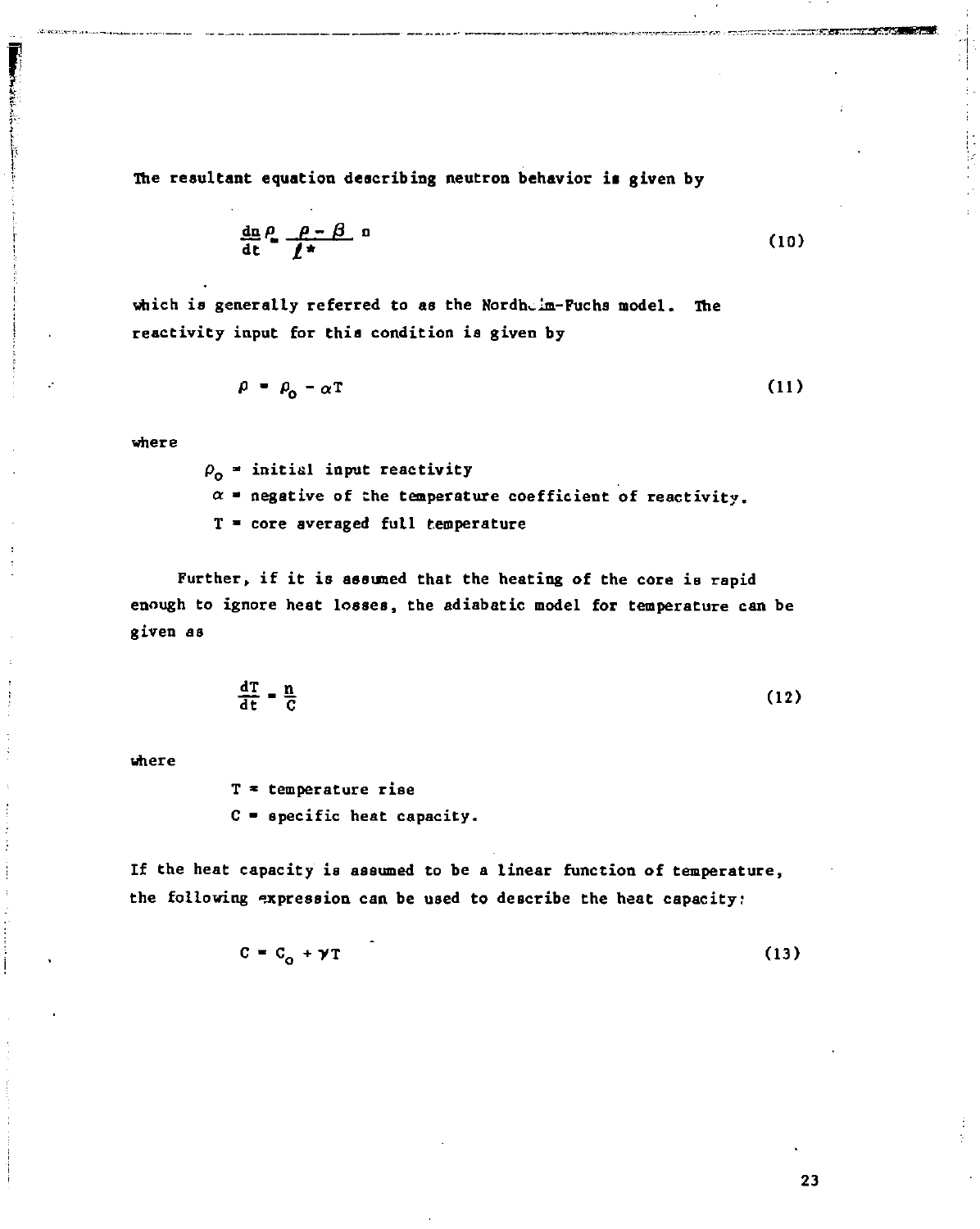Combining Eqs 10, 11, 12 and 13 results in the following:

$$
\frac{dn}{dt} = \frac{\rho_0 - \alpha T - \beta}{f^*}n\tag{14}
$$
\n
$$
\frac{dT}{dt} = \frac{n}{C_0 + \gamma T} \tag{15}
$$

The independent variable can be changed thus,

$$
\frac{dn}{dt} \cdot \frac{dT}{dT} = \frac{dn}{dT} \cdot \frac{dT}{dt}
$$

 $_{\text{or}}$ 

活动感 وجالد

$$
\frac{dn}{dt} \cdot \frac{n}{c_o + \gamma T} = \frac{\rho_o - \alpha T - \beta}{\ell^*} n
$$
\n
$$
\frac{dn}{dT} = \frac{(\rho_o - \alpha T - \beta)(C_o + \gamma T)}{\ell^*}
$$
\n
$$
\frac{dn}{dT} = \frac{1}{\ell^*} \left\{c_o(\rho_o - \beta) + [(\rho_o - \beta) \gamma - c_o \alpha] T - \alpha \gamma T^2\right\}
$$
\n(16)

which is the general differential equation for relating power (n) to temperature (T). Integrating Eq 16 yields the following first integral general solution for power as a function of temperature with variable heat capacity:

$$
n - n_0 = \frac{C_0(\rho_0 - \beta)}{\ell^*} T + \frac{[(\rho_0 - \beta) - C_0\alpha]}{2\ell^*} T^2 - \frac{\alpha\gamma}{3\ell^*} T^3
$$
 (17)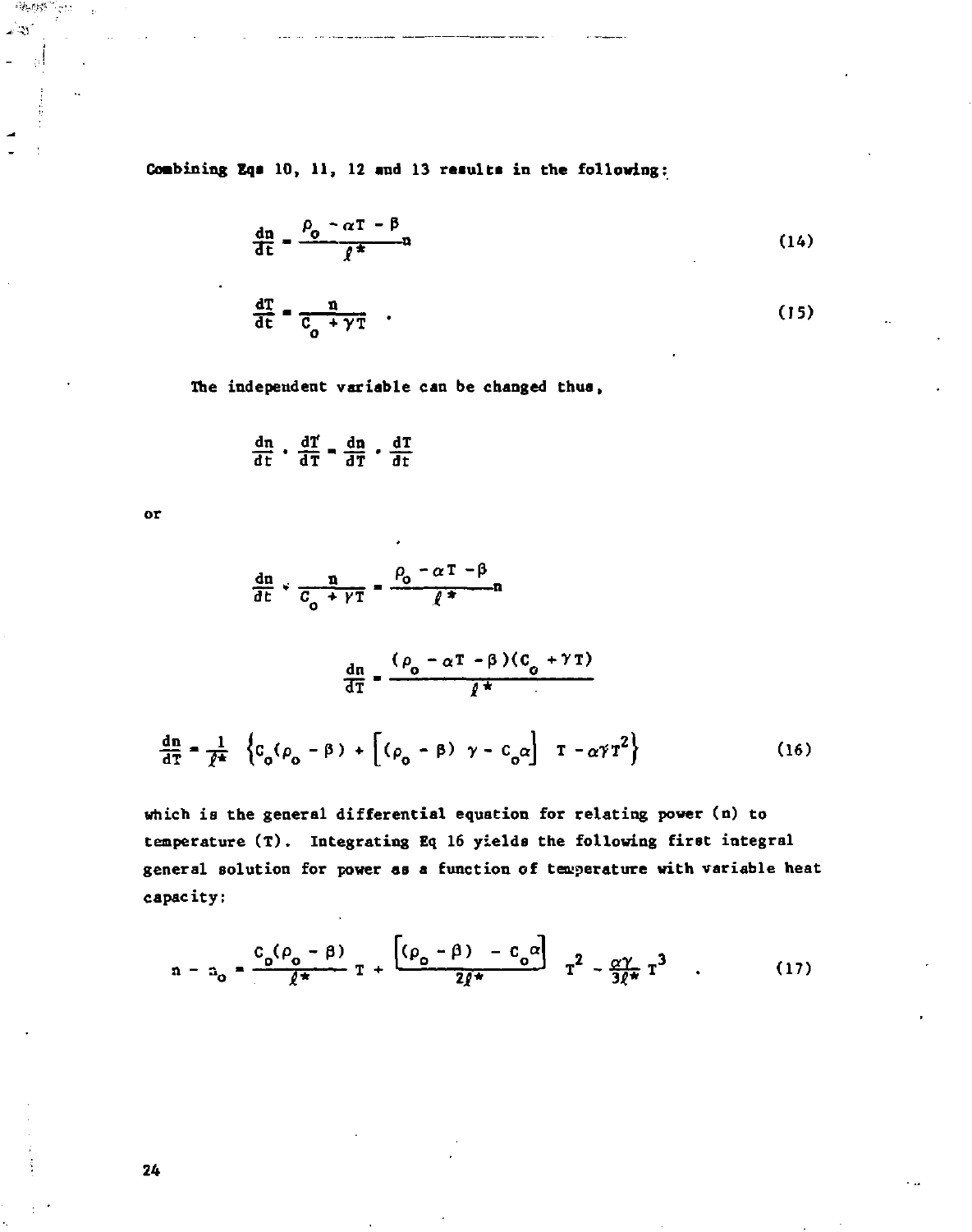## **3.2 Temperature and Power Relationships**

**The temperature of the core at time of peak power is a parameter of interest in development of particular power equations, namely, an expression for peak power. Differentiating Eq 17 and setting the result equal to zero yields the temperature occurring 3t the time the peak power occurs. Thus,** 

$$
\frac{d\mathbf{n}}{d\mathbf{T}} = \frac{1}{\ell^*} \left\{ c_o(\rho_o - \beta) + \left[ (\rho_o - \beta) \gamma - c_o \alpha \right] \mathbf{T} - \alpha \gamma \mathbf{T}^2 \right\}
$$
(18)

**and recalling that the solution to the quadratic equation ia** 

$$
X = \frac{-b \pm \sqrt{b^2 - 4ac}}{2a}
$$

**the expression for temperature at peak power is given by** 

$$
T(\hat{\Omega}) = W = \frac{\rho_0 - \beta}{\alpha} \tag{19}
$$

**Note: The second root yields T(n) - C<sup>0</sup> /a which is for the shutdown case and is not used for this solution.** 

**Rewriting Eq 17 and combining terms results in** 

$$
n - n_0 = \frac{c_0 (\rho_0 - \beta)}{\ell^*} T - \frac{c_0 \alpha}{2 \ell^*} T^2 + \frac{(\rho_0 - \beta) \gamma}{2 \ell^*} T^2 - \frac{\alpha \gamma}{3 \ell^*} T^3
$$
 (20)

**and substituting the temperature at peak power expression,** 

$$
\hat{n} - n_0 = \frac{c_0(\rho_0 - \beta)}{\ell^*} w - \frac{c_0(\rho_0 - \beta)}{2\ell^*} w + \frac{(\rho_0 - \beta)Y}{2\ell^*} w^2 - \frac{\alpha Y}{3\ell^*} \left(\frac{\rho_0 - \beta}{\alpha}\right) w^2
$$
  
\n
$$
\hat{n} - n_0 = \frac{c_0(\rho_0 - \beta)}{2\ell^*} w + \frac{(\rho_0 - \beta)Y}{6\ell^*} w^2
$$
 (21)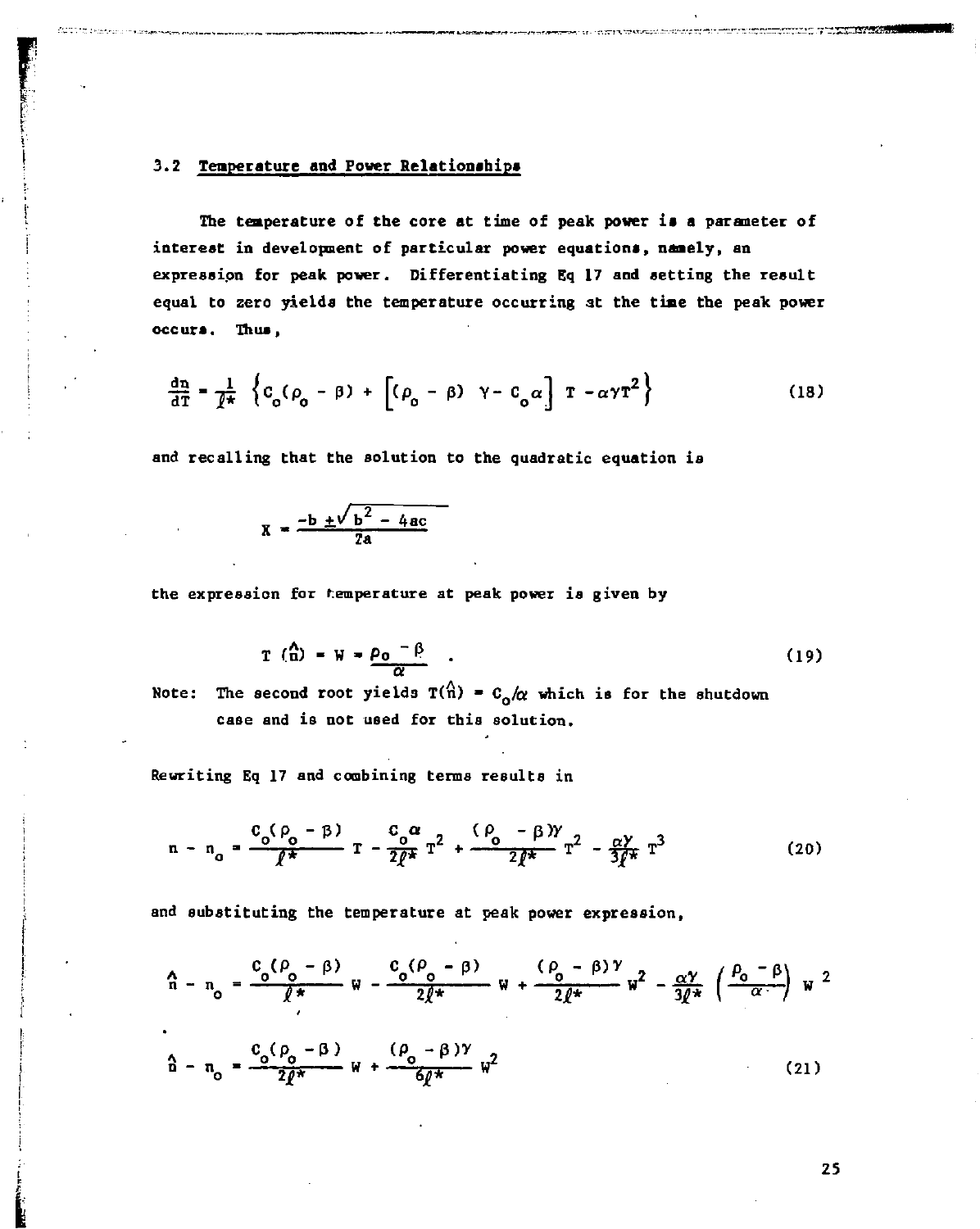or since

 $\mathcal{M}^{(d)}_{\mathcal{C}} \subseteq \mathcal{M}^{(d+1)}_{\mathcal{C}}$ 0. a

 $\sim$ 

$$
\hat{\eta} = \frac{P_0 - \beta}{\pi} \frac{C_0}{2} W + \frac{\gamma}{6} W^2
$$
 (22)

**which for the constant specific heat capacity case reduces to** 

$$
\hat{\eta} = \frac{c_o}{2 \pi t} \tag{23}
$$

**Ucilizing cbe following substitutions that are defined for and applicable**  at peak power  $(i.e., p = \beta)$ :

$$
\rho = \beta = \rho_0 - \alpha T \tag{24}
$$

$$
r(\text{period}) = \frac{f^*}{P_0 - \beta} \tag{25}
$$

**The expression for peak power can be rewritten as** 

$$
\hat{\eta} = \frac{CW}{4}
$$
 (26)

**Equation 26 is the expression for peak power that is used in the calculator program (see Section 3.3).**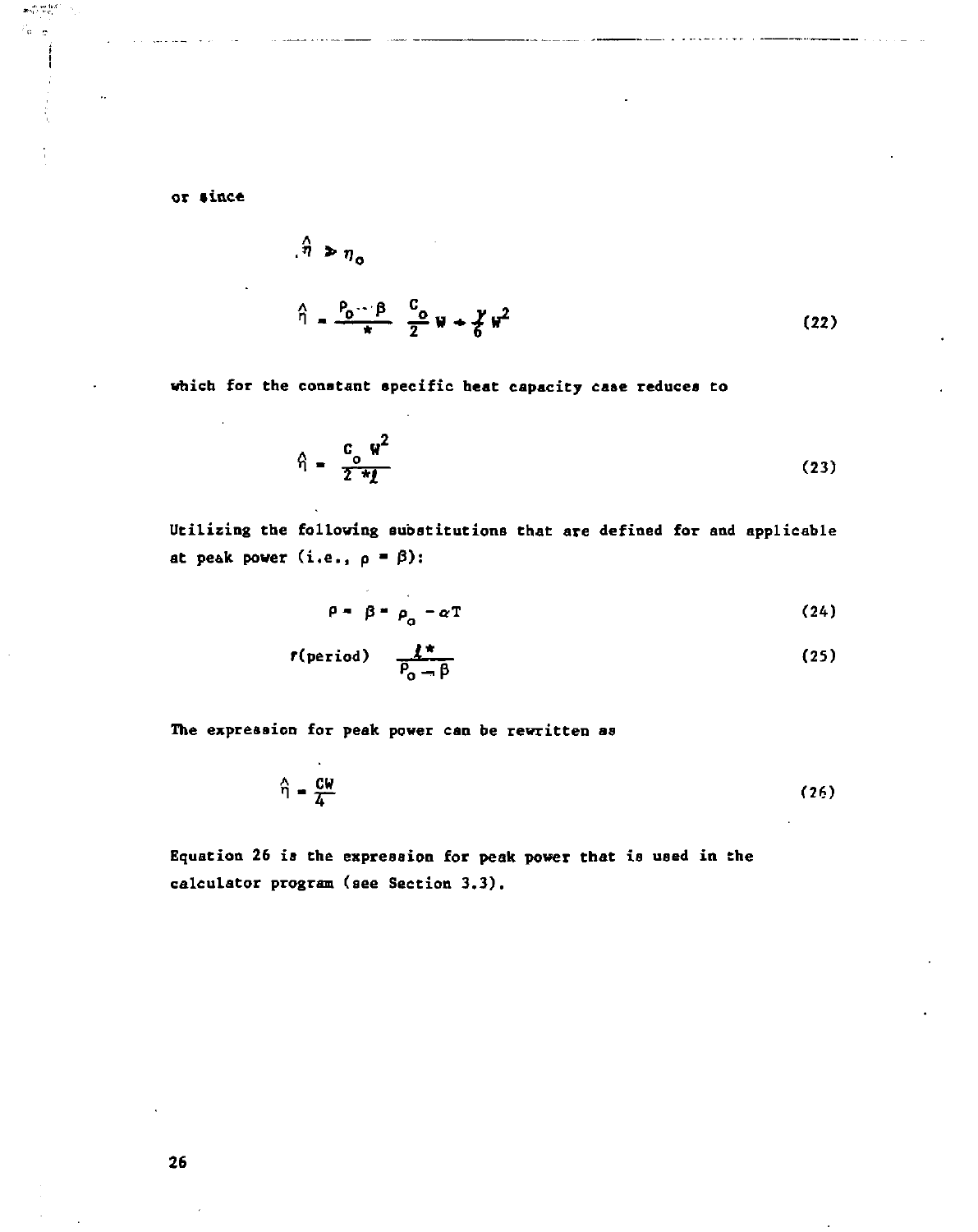#### **3.3 Data Processing Routine**

**A brief description of the software currently driving the calculator and peripherals is detailed in the flow diagram included as Figure 3.3-1. Under normal procedure, the waveform recorder parameters are selected in advance of the burst operation. Each recorder's aensitivity is Bet differently to assure data acquisition over a range of pulse yields. Once the data has been taken, the calculator program offers the operator the option of recording data on the tape cartridge so as to permit later analysis. In the event there is an offset or bias in the data the operator may list the first 25 data entries and make a corresponding adjustment to all values before the storage of the information on tape.**  In place of, or following, storage the operator can elect to plot the **data either from a tape file or directly from the waveform recorder. A heading block names the reactor used, the experimenter, the date, the time of burst, and, after additional calculations initial reactor period, full-width half-maximum, yield as delta T (°C), and a conversion factor to scale the ordinate in units of gigawatts. By entering the waveform recorder time [br.se s](http://br.se)etting, the operator initiates the period discrimi nation routine in which the matrix address of the peak power is found as**  well as the locations of  $\hat{\eta}/3$  and  $\hat{\eta}/8$ . Subsequently, a linear regression **is performed on the natural logarithms of the amplitudes within this interval; the slope'of this line is the initial reactor period and is printed out. If this calculation differs sufficiently from the readings of two external analog devices, the operator can substitute a value in which he has more confidence and the calculation proceeds with the substitute. Peak power in watts is computed from the Nordheim-Fuchs model** 

$$
\hat{\gamma} = \frac{C \quad \frac{T}{\text{max}}}{4T}
$$

**where T m a <sup>x</sup> ia the calculated temperature at peak power.**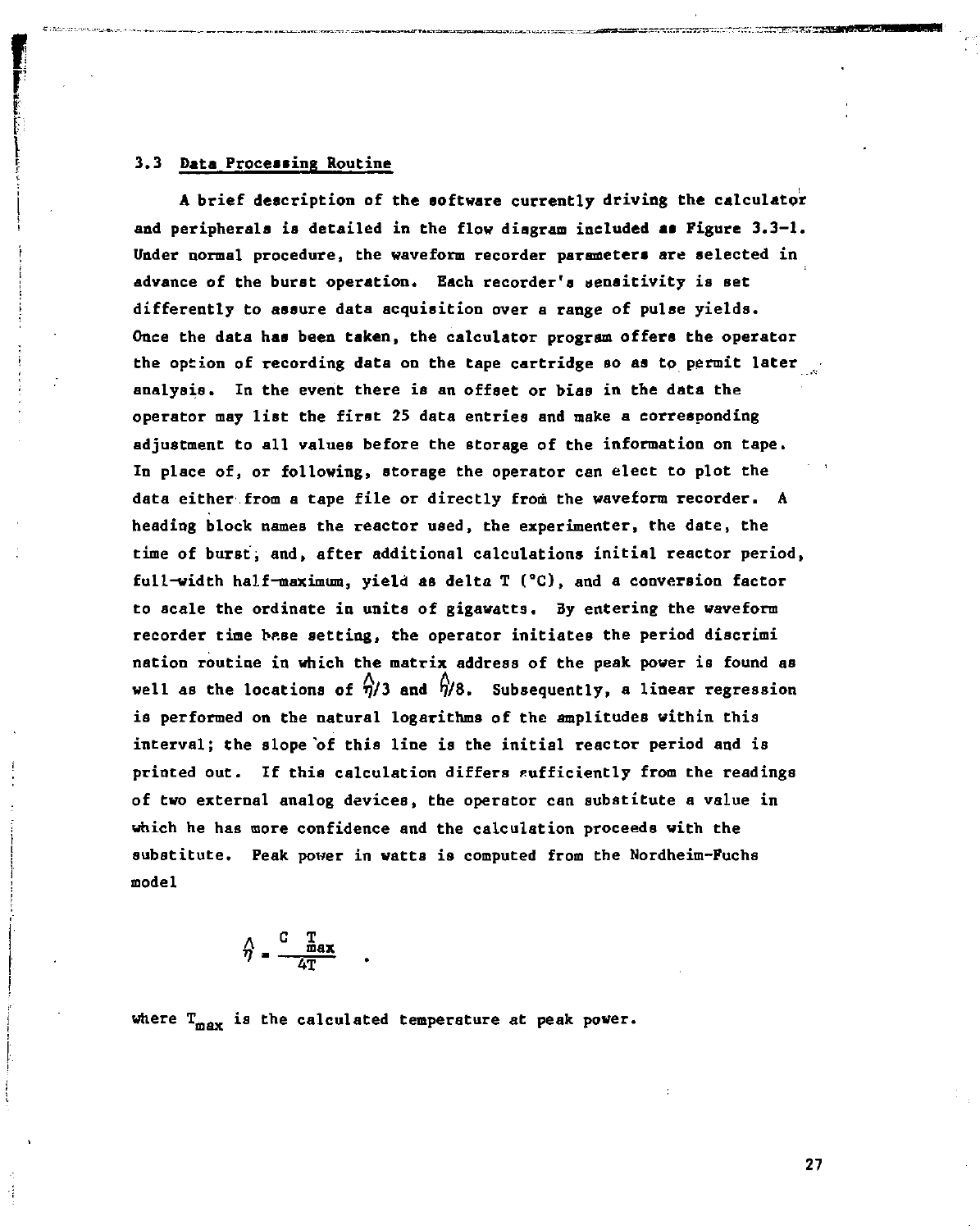

Figure  $3.3-1.$ Peripherals Control Flow Diagram for Pulse Analysis Routine

28

e de provincia

 $\mathcal{O}(10^{10})$ 

n,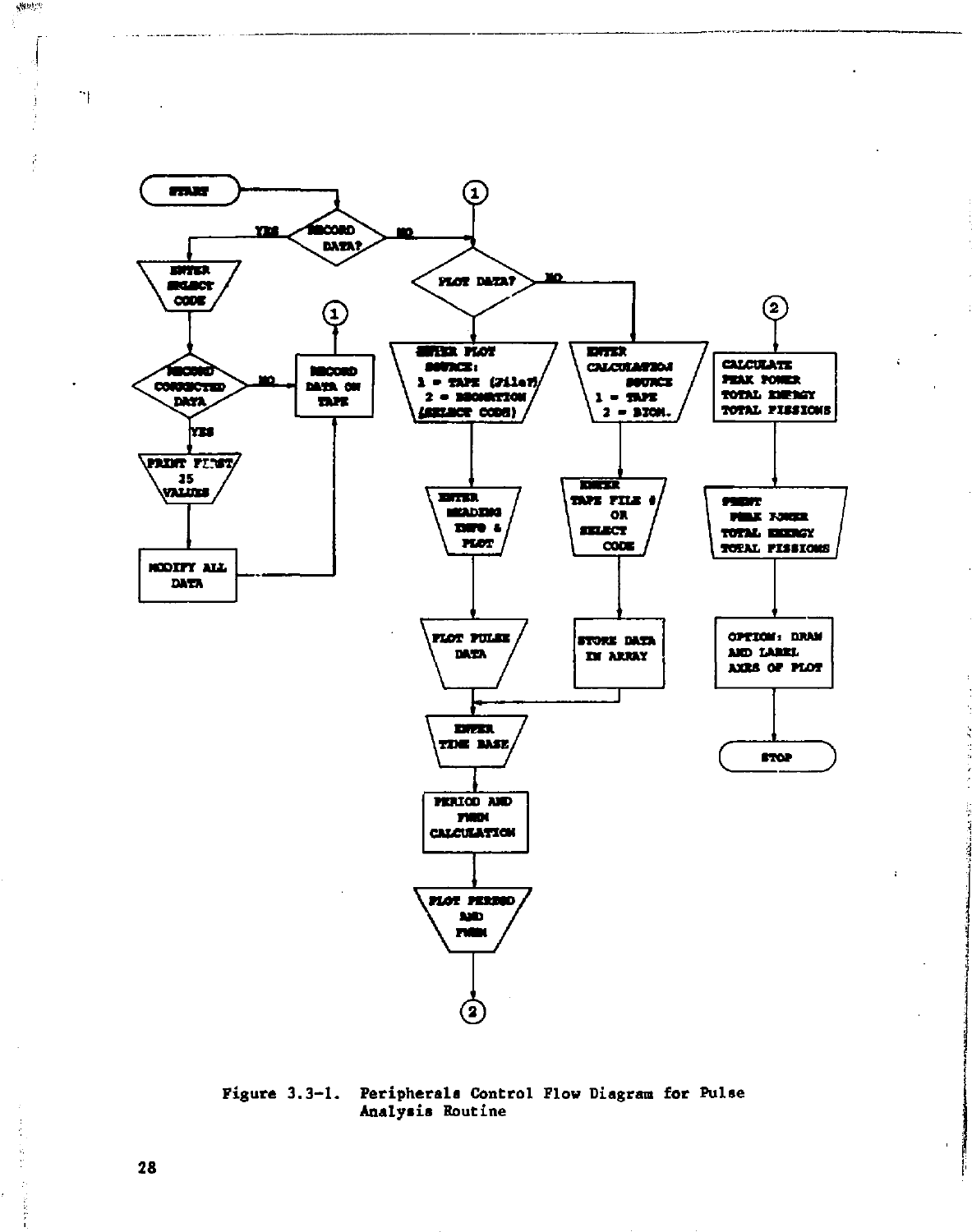**Full-width half-nsxiaua is determined by coaparing addresses of the two 17/2 points and using the known sampling rate . An integration subroutine is used to determine the total energy deposition from which the total number of fissions is calculated. Finally, the operator can**  choose to apply labeled axes to the plot. From an earlier search, the **location of the peak is known. The vertical axis is drawn through this point and time in microseconds is marked off with this axis acting as a**  zero reference. For ease in reading off values, the vertical axis is **always kicked off according to the design of the graph paper used (20 units to the 1/2 in.) and a conversion factor is calculated and displayed on the plot to arrive at power, in gigawatts. A sample plot made from a typical burst operation on SPR II is shown in Figure 3.3-2.** 

k.



**Figure 3.3-2. Typical Plot of a SPR II Pulae**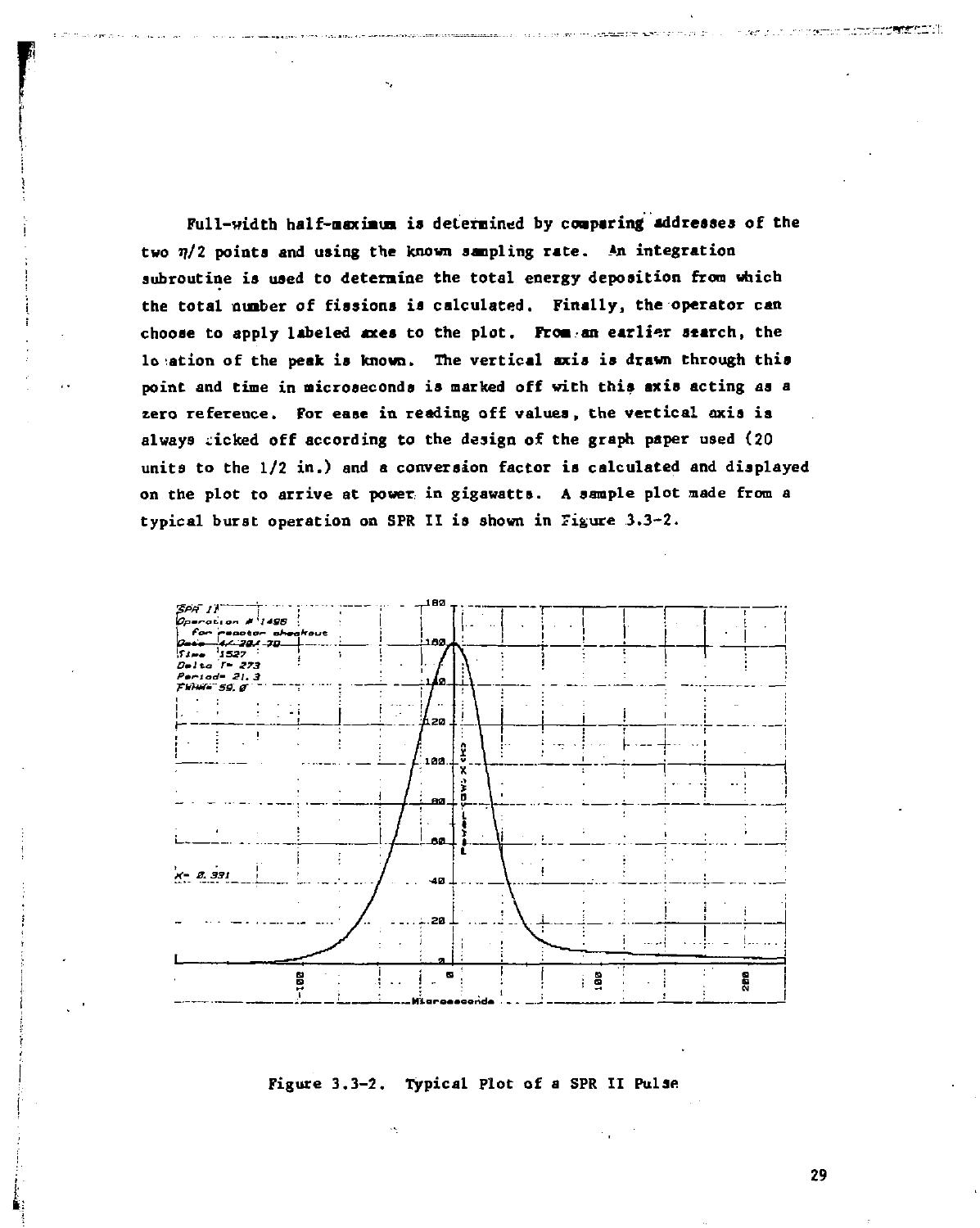#### **CHAPTER 4. POTENTIAL APPLICATIONS**

#### **4.1 Passive Mode**

**Up to the present time, the calculator system haa been used as an adjunct to the reactor, reducing data rapidly and providing the experimenter with a high-resolution graphical record of each burst operation. The format now in use is, in large part, a result of requests from users and will continue to change as more people are introduced to the system. Recently, for instance, a program was developed to quickly establish the distances from the reactor of atany snail experimental packages, each requiring a different dose during the same burst. Work ia continuing on the refinement of a technique which checks the amount of control rod correction that is applied to deliver a pulse of any desired magnitude. Difficulties arise fron the variety of reactivity effects seen by the burst eienent when perturbed by the mass and/or material nakeup of the experiment considered. Other computational routines will include a determination of the static worth of an experiment as well as predictions of initial reactor period, amounts of reactivity (in \$) inserted, and yield (in \*C). All of these features are categorized a3 passive since the calculator must depend upon information given it by the operator and its output serves only as a check to the experience of the operator.** 

#### **4.2 Interrogative/Prohibit Mode**

**Since the start of operation at the SPR facility, over 12,000 reactor operations have been successfully conducted. However, the increasing complexity of experiments with the associated demands on reactor operation requires that the method of instrument monitoring, data evaluation, and reactor set up be improved to a level complementary to the complexity of experiments. Utilization of the calculator for this type of diagnostic work provides the reactor operator with a significantly improved real time experiaent/reactor evaluation tool. This has the additional benefit that the calculator system itself can be easily reevaluated and updated to meet the current demands.**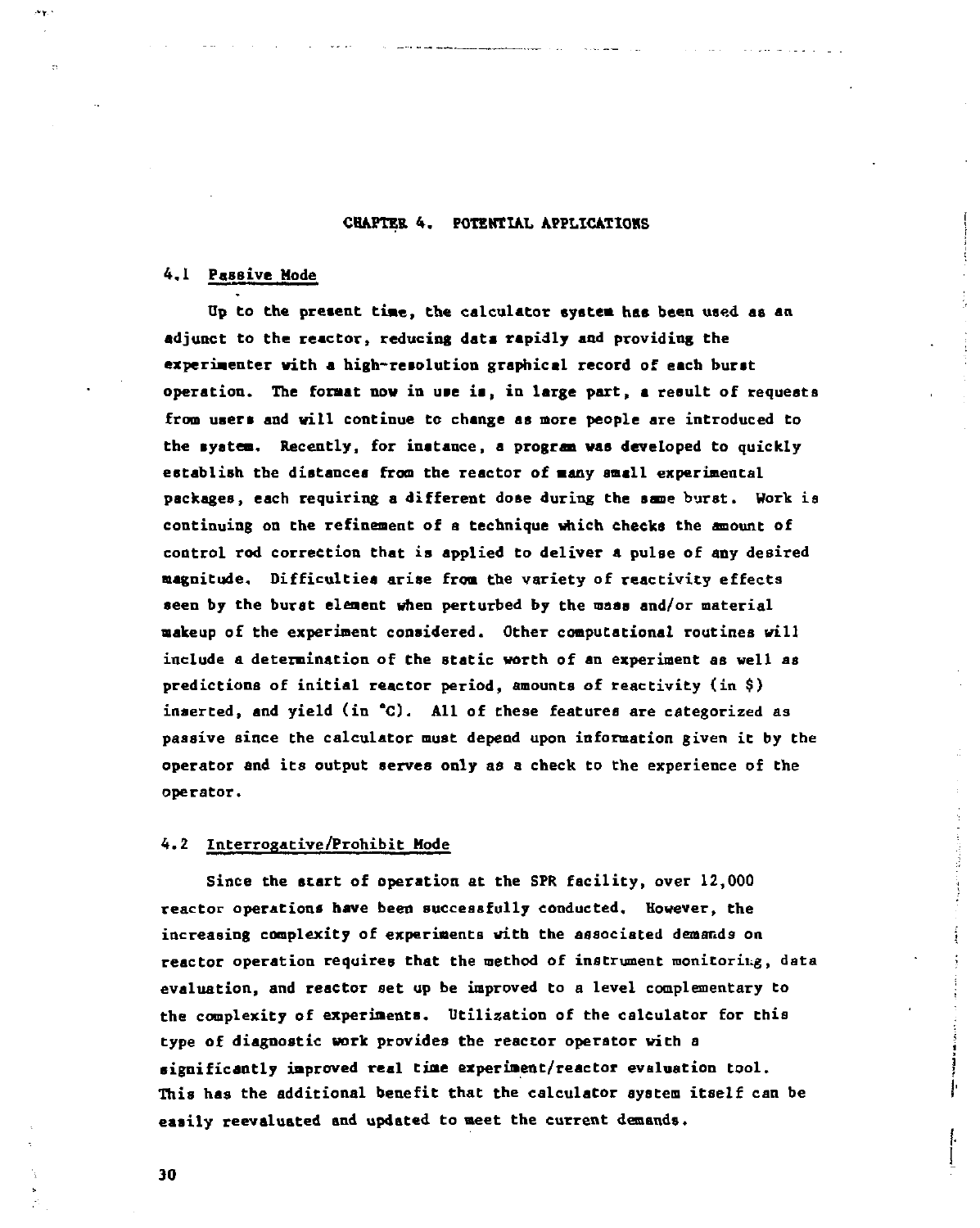At present, the number of indicators on the reactor console has **increaaed to more than 250 ao that monitoring reactor parametera and taking appropriate action ia a demanding job and, aa noted, thia number will increase. The calculator system can have a place in this process by prompting the operator with visual and audible cues. In a typical burst sequence, for instance, it would be valuable to generate caution signals for downward changes in reactor temperature between the time of measurement of burst rod worth and the moment of pulse initiation. With rod position data fed to the calculator, it would be also possible to display a warning whenever a preburst rod correction added reactivity beyond preestablished limits. Furthermore, the operator could be made aware of any drifting of control rods during a wait period by programing the calculator to scan rod position data. Backup scanning could also be performed on safety block position indication, nitrogen temperature and pressure, reactor power and temperature during steady-state operation, scram magnet current, the status of the program and sequential timers, radiation monitors, ventilation exhaust fan performance, shield and ground fault systems, as well as the power supplies associated with all reactor operations. Were this to take place continuously, the potential**  for operator oversight would be minimized. Such a scheme can be **legitimately characterized as "interrogative" aince it requires the calculator to sample and investigate a broad range of sensor information. In addition, the software can be arranged-to interrogate the operator when decisions have been made which result in caution signals.** 

**It is conceivable that conditions could exist which would need more than caution flags. By way of example, it is possible to perform a period measurement without withdrawing a control rod from its delayed critical position. The consequence would be a buret instead of the subprompt critical minipulse: since the entire worth of the burst rod would be inserted above delayed critical. Defense against such an event is possible by c-eati^g software that would incorporate the standard reactor operating procedures and prohibit the continuance of a procedure out of**